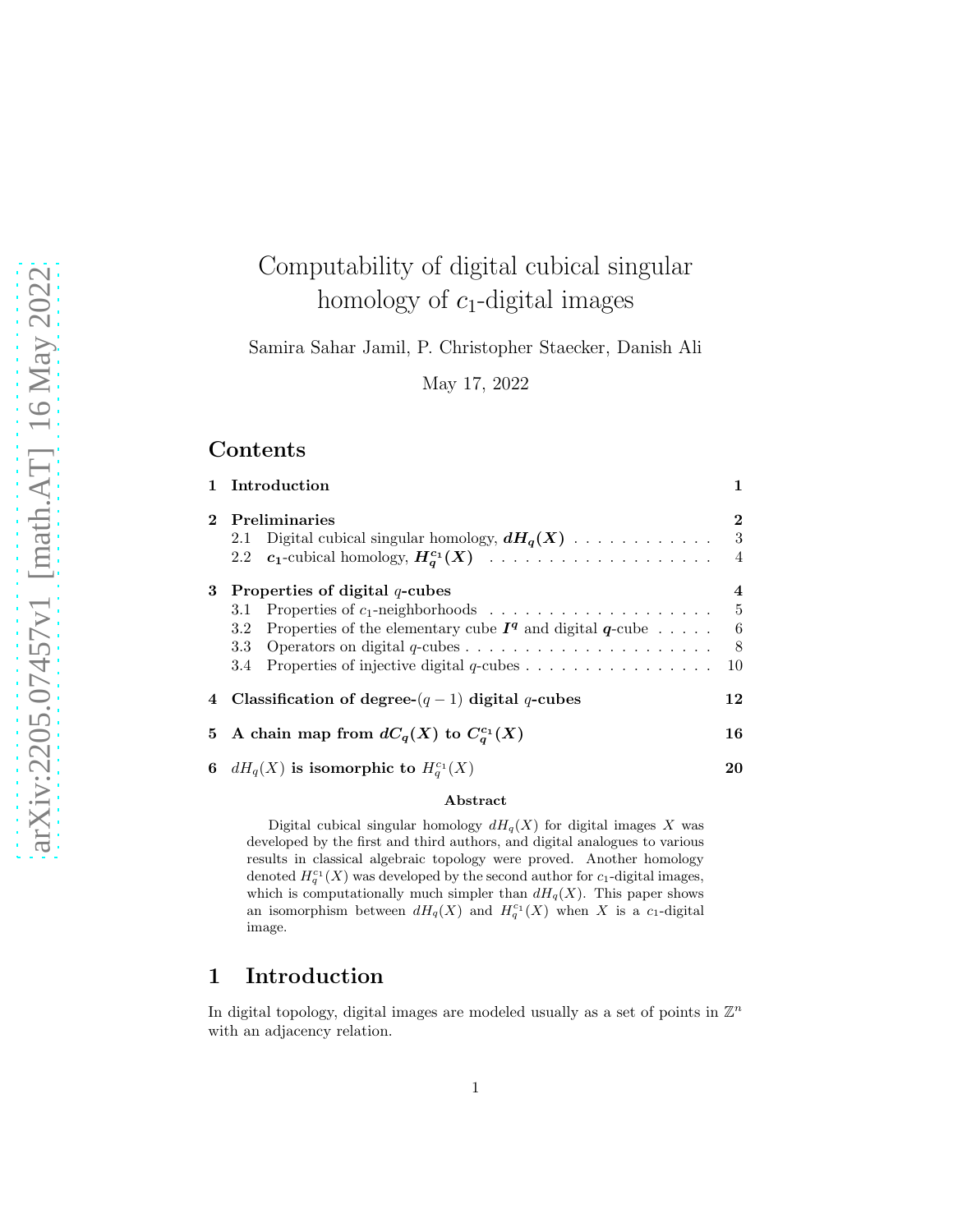To study the topological properties of digital images, notions like continuity, connectedness, and homotopy were developed using adjacency relations, which led to the development of homotopy and homology groups. Digital cubical singular homology  $dH_q(X)$  for digital images (see Section 2.1 for a precise definition) was developed in [9] based on cubical singular homology of topological spaces defined in classical texts such as [10]. Some important results analogous to the results in algebraic topology were obtained in [9], which include functoriality and homotopy invariance of  $dH_q(X)$ , and a digital Hurewicz theorem. Although  $dH_q(X)$  is theoretically interesting, it has the disadvantage of being computationally expensive, because the number of generators of the chain groups grow superexponentially with q.

In [11], the second author develops another cubical homology  $H_q^{c_1}(X)$  (defined in Section 2.2) for certain digital images, called  $c_1$ -digital images. It was conjectured in [11, Conjecture 6.3] that the two homologies  $dH_q(X)$  and  $H_q^{c_1}(X)$ are isomorphic for all q. This paper will prove this conjecture, thus combining the theoretical merits of  $dH_q(X)$  with the computability of  $H_q^{c_1}(X)$ .

A partial proof of functoriality of  $H_q^{c_1}(X)$  based on computer enumerations was presented in [11]. We will give a complete analytical proof of in Theorem 5.6.

Cubical homology of digital images is related to a "discrete homology theory" for metric spaces introduced in [1]. A discrete cubical singular homology  $\mathcal{H}_q(G)$ for simple finite undirected graphs  $G$  was studied in [2] as a special case of discrete homology for metric spaces. Our cubical homology theory of a digital image X is the same as the discrete cubical homology  $\mathcal{H}_q(X)$ , if we view X as a graph with edges defined by the adjacency relation. Like  $dH_q(X)$ , the homology  $\mathcal{H}_q(G)$  is computationally difficult and several tools were developed in [2, 3, 4] to facilitate computations.

This paper is organized as follows: In Section 2, basic notions of digital topology and the homologies  $dH_q(X)$  and  $H_q^{c_1}(X)$  are described. In Section 3 we discuss some useful properties of digital cubes. Section 4 gives a classification of non-injective cubes. Section 5 constructs a chain map  $dH_q(X) \to H_q^{c_1}(X)$ , and in Section 6, we show that this chain map is an isomorphism.

## 2 Preliminaries

A digital image  $(X, \kappa)$  is a subset X of  $\mathbb{Z}^d$  with an adjacency relation,  $\kappa$ . Various adjacency relations are used in digital topology for digital images, to give a concept of proximity or closeness among elements (or pixels) of digital images. Concepts like continuity, connectivity, homotopy and homology are developed using these adjacency relations.

In this paper we exclusively focus on  $c_1$ -adjacency, in which two points of  $\mathbb{Z}^n$  are regarded as adjacent if and only if their coordinates differ by 1 in one dimension, and are equal in all other dimensions. In  $\mathbb{Z}^2$ , this is referred to as "4-adjacency", since each point of  $\mathbb{Z}^2$  is  $c_1$ -adjacent to exactly 4 other points. In  $\mathbb{Z}^3$  this is sometimes called "6-adjacency".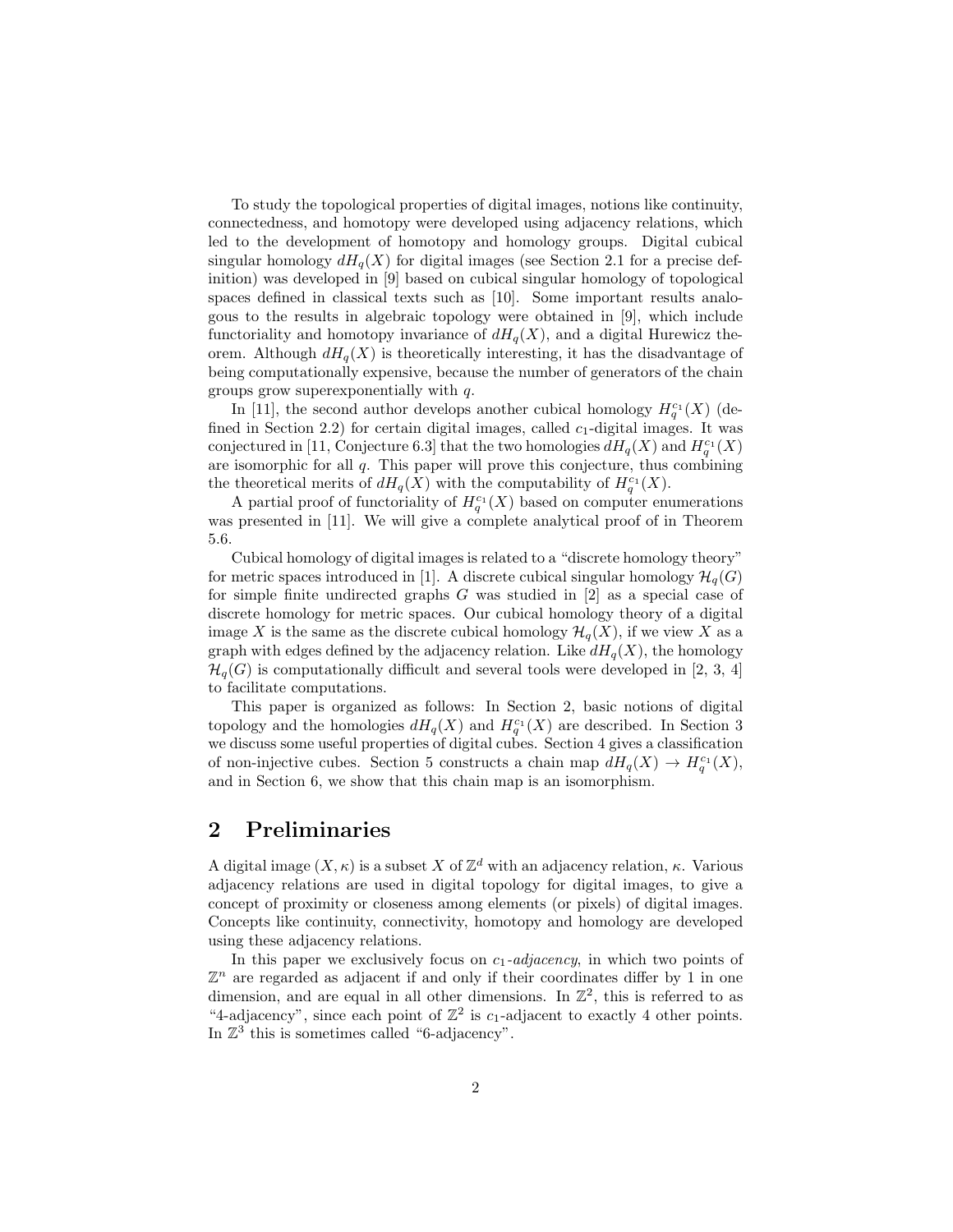Since we exclusively use  $c_1$  adjacency in this paper, we will almost never need to specify the particular adjacency relation, so we will write a digital image  $(X, \kappa)$  or  $(X, c_1)$  simply as X.

For digital images X and Y, the function  $f: X \to Y$  is *continuous*, if every pair of adjacent points in  $X$  maps to equal or adjacent points in  $Y$ .

We quote the definition of (digital) homotopy from  $[6]$ . For integers,  $a, b$ with  $a < b$ , the set  $[a, b]_{\mathbb{Z}} = \{a, a+1, \ldots, b\}$  is called digital interval. Let  $f, g: X \to Y$  be continuous maps between digital images X and Y. If there is an integer  $k > 0$  and a function  $H : X \times [0, k]_{\mathbb{Z}} \to Y$  satisfying:

- for all  $x \in X$ , we have  $H(x, 0) = f(x)$  and  $H(x, k) = g(x)$ ;
- for all  $x \in X$ , the induced function  $H_x : [0, k]_{\mathbb{Z}} \to Y$  defined by  $H_x(t) =$  $H(x, t)$  is continuous;
- for all  $t \in [0, k]_{\mathbb{Z}}$ , the induced function  $H_t : X \to Y$  defined by  $H_t(x) =$  $H(x, t)$  is continuous.

Then  $H$  is a homotopy from  $f$  to  $g$ , and  $f$  and  $g$  are homotopic.

We say that the digital images  $X$  and  $Y$  are *homotopy equivalent* or have the same *homotopy type*, if there is a continuous function  $f : X \to Y$  and a continuous function  $g: Y \to X$ , such that  $g \circ f$  is homotopic to the identity map on X and  $f \circ g$  is homotopic to the identity map on Y.

We also quote the definitions of digital analogues of retraction, deformation retraction from [7] and contractibility. Let X be a digital image and  $A \subset X$ . A continuous function  $r : X \to A$  is called a *retraction* if  $r(a) = (a)$  for all  $a \in A$ . If the identity map on X is homotopic to the  $\kappa$ -retraction r, then we say that A is a *deformation retract* of X and the homotopy from the identity map to r is called a *deformation retraction* of  $X$  onto  $A$ . If  $A$  is a deformation retract of X, then A and X are homotopically equivalent [7]. If A is a single point, then  $H$  is called a *contraction* and  $X$  is said to be *contractible*.

## 2.1 Digital cubical singular homology,  $dH<sub>q</sub>(X)$

We give below the definition and some results on digital cubical singular homology developed in [9]. Consider a digital image  $(X, \kappa)$  and digital interval  $I = [0,1]_Z$ . For an integer q, define  $dQ_q(X)$  to be the free abelian group generated by the set  $\{\sigma : I^q \to X \mid \sigma \text{ is continuous}\}.$  We say a digital qcube  $\sigma$  in  $dQ_q(X)$  is degenerate if there is some coordinate  $t_i, 1 \leq i \leq q$ such that  $\sigma(t_1,\ldots,t_q)$  does not depend on  $t_i$ . Let  $dD_q(X)$  be a free abelian group generated by the set of all degenerate  $q$ -cubes. Define the quotient group  $dC_q(X) = dQ_q(X)/dD_q(X)$ . It can be shown that  $dC_q(X)$  is a free abelian group generated by the set of all nondegenerate q-cubes. Define "face operators"  $A_i, B_i: I^{q-1} \to I^q$  as  $A_i(t_1, t_2, \ldots, t_{q-1}) = (t_1, \ldots, t_{i-1}, 0, t_i, \ldots, t_{q-1})$ and  $B_i(t_1, t_2, \ldots, t_{q-1}) = (t_1, \ldots, t_{i-1}, 1, t_i, \ldots, t_{q-1}),$  and a homomorphism  $\partial_q : dC_q(X) \to dC_{q-1}(X)$  as  $\sum_{i=1}^q (-1)^i (A_i \sigma - B_i \sigma)$ , where:  $A_i \sigma = \sigma \circ A_i$ and  $B_i \sigma = \sigma \circ B_i$ . It can be shown that  $\partial_{q-1} \circ \partial_q = 0$ . Therefore,  $(dC_q(X), \partial_q)$ is a chain complex, with homology  $dH_q(X)$ .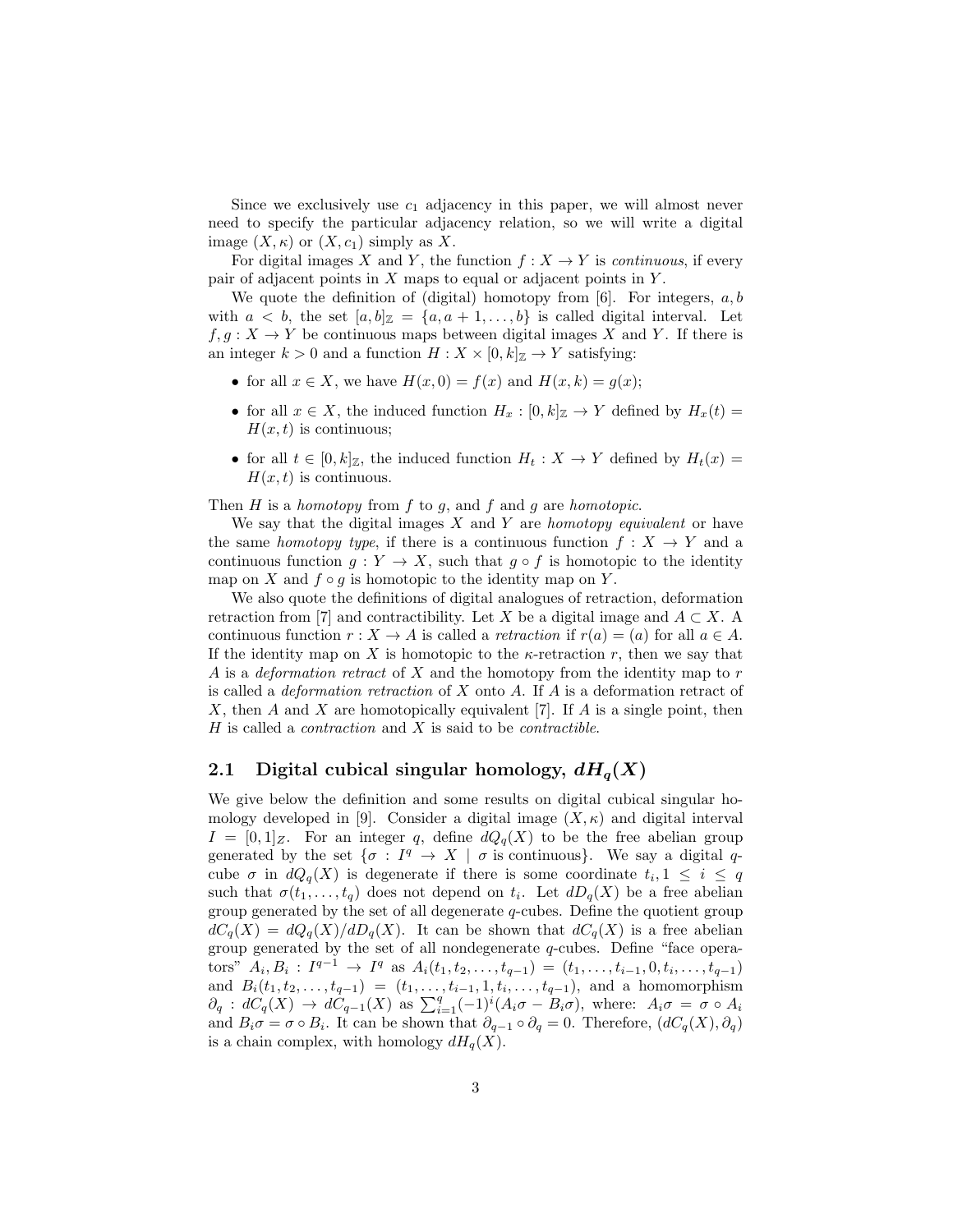Elements of  $dC_q(X)$ ,  $ker\partial_q$ ,  $Im\partial_{q+1}$  and  $dH_q(X)$  are called q-chains, qcycles, q-boundaries and homology classes, respectively. The digital  $(q-1)$ -cubes  $A_i\sigma$  and  $B_i\sigma$  are called front and back *i*-faces of  $\sigma$ , respectively.

Using [9, Proposition 3.1 and 3.2], the following can be stated.

**Proposition 2.1.** Let  $(X, \kappa)$  be a digital image consisting of d isolated points. Then  $dH_0(X) = \mathbb{Z}^d$  and  $dH_q(X) = 0$  for  $q > 0$ .

**Proposition 2.2.** Let  $(X, \kappa)$  be a digital image consisting of d components. Then  $dH_0(X) = \mathbb{Z}^d$ .

We restate Corollary 3.8 and Theorem 5.10 of [9] below.

**Proposition 2.3.** Let  $(X, \kappa)$  and  $(Y, \lambda)$  be digital images of the same homotopy type. Then  $dH_q(X) \cong dH_q(Y)$ .

# 2.2  $c_1$ -cubical homology,  $H_q^{c_1}(X)$

A homology for digital images with  $c_1$ -adacency, called  $c_1$ -cubical homology, was given in [11]. Basic definitions from [11] are given below: For any integer  $a$ , a set of the form  $[a, a+1]_{{\mathbb{Z}}} = \{a, a+1\}$  or  $[a, a]_{{\mathbb{Z}}} = \{a\}$  is called an *elementary interval.* The elementary interval  $[a]_{{\mathbb{Z}}}$  is called *degenerate*, while the elementary interval  $[a, a+1]_{{\mathbb{Z}}}$  is called *nondegenerate*. An *elementary cube Q* is a cartesian product of *n* elementary intervals  $J_i$ , for  $i \in \{1, 2, ..., n\}$ , *i.e.*  $Q = J_1 \times \cdots \times J_n$ . The  $dimension of an elementary cube Q$  is the number of nondegenerate elementary intervals  $J_i$ . If the dimension of elementary cube is  $q$ , we call it an *elementary* q-cube. For a digital image  $(X, c_1)$  and  $q \geq 0$ , let  $C_q^{c_1}(X)$  be the free abelian group generated by the set of all elementary  $q$ -cubes in  $X$ . The face maps  $A_i^{c_1}, B_i^{c_1} : C_q^{c_1}(X) \to C_{q-1}^{c_1}(X)$  are defined as follows:

$$
A_i^{c_1} Q = J_1 \times \cdots \times J_{i-1} \times [\min J_i] \times J_{i+1} \times \cdots \times J_n
$$
  

$$
B_i^{c_1} Q = J_1 \times \cdots \times J_{i-1} \times [\max J_i] \times J_{i+1} \times \cdots \times J_n
$$

Note that  $A_i^{c_1}Q$  and  $B_i^{c_1}Q$  are distinct only if  $J_i$  is nondegenerate. Let  $\{j_1, \ldots, j_q\} \subset \{1, \ldots, n\}$  be the set of all indices such that  $J_{j_i}$  is nondegenerate. The boundary operator is given as:  $\partial_q^{c_1} Q = \sum_{i=1}^q (-1)^i (A_{j_i}^{c_1} Q - B_{j_i}^{c_1} Q)$ . Thus we have a chain complex  $(C_q^{c_1}(X), \partial_q^{c_1})$  and the associated homology  $H_q^{c_1}(X)$  is called the  $c_1$ -cubical homology of the digital image X. The following results for  $c_1$ -cubical homology from [11] are used in this paper:

**Proposition 2.4** [11]. Let  $(X, c_1)$  be a digital image consisting of d isolated points. Then  $H_0^{c_1}(X) = \mathbb{Z}^d$  and  $H_q^{c_1}(X) = 0$  for  $q > 0$ .

**Proposition 2.5** [11]. Let  $(X, c_1)$  be a digital image consisting of d components. Then  $H_0^{c_1}(X) = \mathbb{Z}^d$ .

## 3 Properties of digital  $q$ -cubes

In this section we give some properties of digital  $q$ -cubes, ending with a complete classification of injective q-cubes.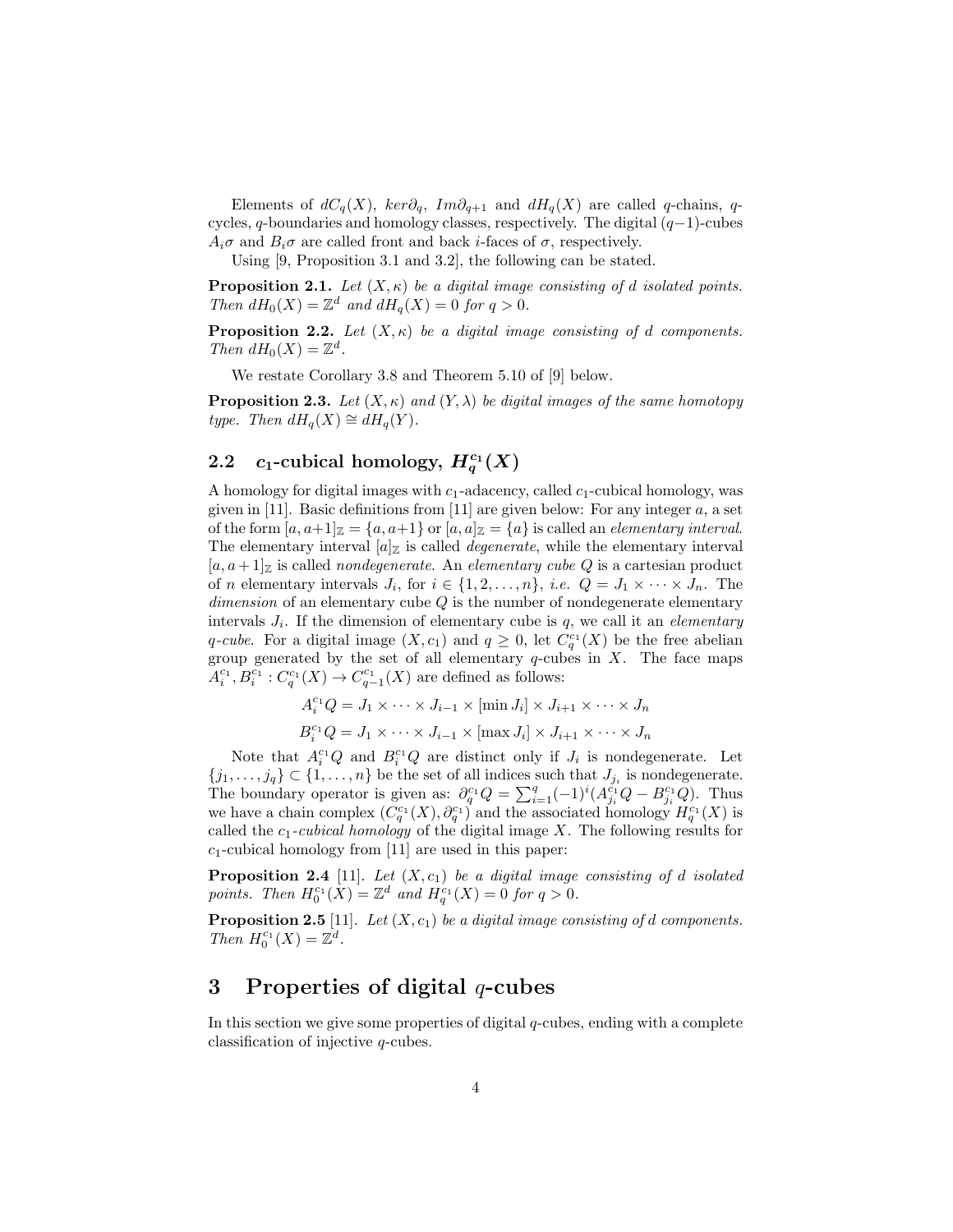#### 3.1 Properties of  $c_1$ -neighborhoods

For a digital image  $(X, c_1)$ , and  $x \in X$ , define c<sub>1</sub>-neighborhood and deleted  $c_1$ -neighborhood of x, respectively as:

$$
\overline{N}_{c_1}^X(x) = \{ y \in X \mid x \text{ is } c_1\text{-adjacent or equal to } y \}
$$
  

$$
N_{c_1}^X(x) = \{ y \in X \mid x \text{ is } c_1\text{-adjacent to } y \}.
$$

Let  $\overline{N}_{c_1}^X$  $\frac{X}{C_1}(x_1,\ldots,x_n)$  denote the set  $\overline{N}_{c_1}^X$  $c_1^X(x_1) \cap \cdots \cap \overline{N}_{c_1}^X$  $c_1(x_n)$  of common  $c_1$ neighbors of elements  $x_1, \ldots, x_n$  of  $(X, c_1)$ , and similarly for  $N_{c_1}^X$ .

**Proposition 3.1.** For distinct elements  $x, y$  in  $\mathbb{Z}^n$ , the set  $N_{c_1}^{\mathbb{Z}^n}(x, y)$  is nonempty if and only if one of the following is true:

- x and y differ in exactly 2 coordinates by 1 unit each.
- x and y differ in exactly 1 coordinate by 2 units.

*Proof.* Let  $z \in N_{c_1}^{\mathbb{Z}^n}(x, y)$ . There are indices  $j, k \in \{1, 2, ..., n\}$  such that

$$
z_i = x_i, \forall i \neq j \text{ and } x_j \in \{z_j \pm 1\}
$$
  
 $z_i = y_i, \forall i \neq k \text{ and } y_k \in \{z_k \pm 1\}$ 

Therefore  $y_i = x_i, \forall i \notin \{j, k\}$ . Furthermore, if  $j \neq k$  then x and y differ by 1 unit in coordinates j and k, while if  $j = k$  then x and y differ by 2 units in coordinate j.  $\Box$ 

We can conclude from Proposition 3.1 that whenever  $c_1$ -neighborhoods of two distinct elements intersect, they intersect in at most two elements. Also, the deleted  $c_1$ -neighborhoods of two  $c_1$ -adjacent elements do not intersect.

**Corollary 3.2.** The following is true for distinct elements  $x, y$  in  $\mathbb{Z}^n$ :

- (i)  $\left| \overline{N}^{\mathbb{Z}^n}_{c_1} \right|$  $\left|\frac{\mathbb{Z}^n}{c_1}(x,y)\right| \leq 2.$
- (ii) If x and y are c<sub>1</sub>-neighbors then  $\overline{N}_{c_1}^{\mathbb{Z}^n}$  $C_{c_1}^{Z^n}(x,y) = \{x,y\}$  or  $N_{c_1}^{Z^n}(x,y) = \emptyset$ .

The following corollary asserts that  $c_1$ -neighborhoods of more than 3 points intersect in at most 1 point.

**Corollary 3.3.** Let i be an integer in  $\{1, 2, \ldots, k\}, k \geq 3$ . For distinct elements  $x_i$  in  $\mathbb{Z}^n$ ,  $\left|N_{c_1}^{\mathbb{Z}^n}(x_1,\ldots,x_k)\right| \leq 1$ . If  $k > 2n$ , then  $N_{c_1}^{\mathbb{Z}^n}(x_1,\ldots,x_k) = \emptyset$ .

*Proof.* For  $k = 3$ , we have 3 distinct points  $x, y, z$  in  $\mathbb{Z}^n$ . If  $N_{c_1}^{\mathbb{Z}^n}(x, y, z)$ is nonempty then let  $w \in N_{c_1}^{\mathbb{Z}^n}(x,y,z)$ , then there exist indices  $i_1, i_2, i_3$  in  $\{1, 2, \ldots, n\}$ , such that

$$
w_i = x_i, \forall i \neq i_1 \text{ and } w_{i_1} \in \{x_{i_1} \pm 1\},\
$$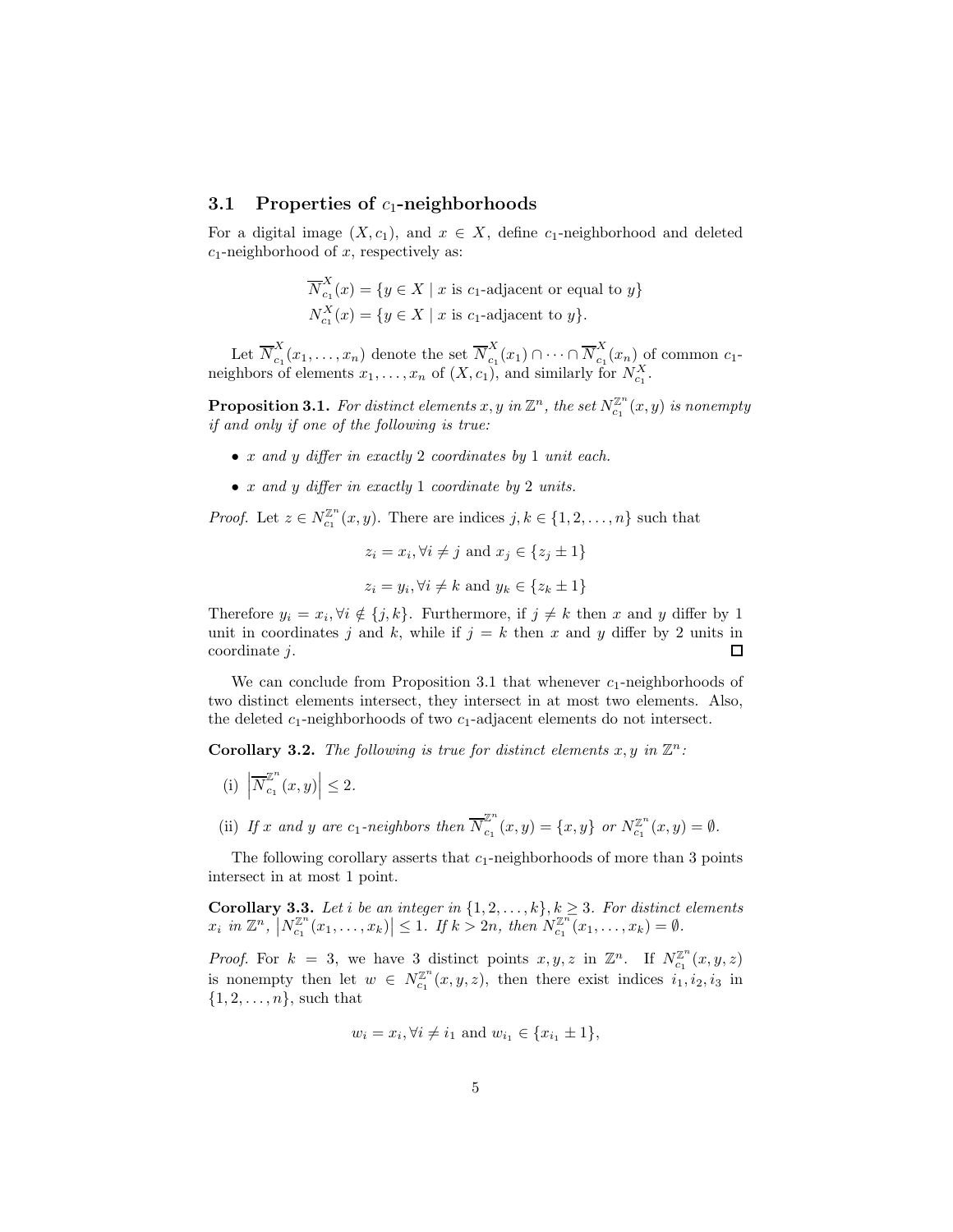$$
w_i = y_i, \forall i \neq i_2 \text{ and } w_{i_2} \in \{y_{i_2} \pm 1\},\
$$
  
 $w_i = z_i, \forall i \neq i_3 \text{ and } w_{i_3} \in \{z_{i_3} \pm 1\}.$ 

It can be seen that each coordinate of  $w$  is equal to the corresponding coordinate of x, y or z, therefore, w is unique. For  $k > 3$ , the result follows from  $N_{c_1}^{\mathbb{Z}^n}(x_1,\ldots,x_k) \subset N_{c_1}^{\mathbb{Z}^n}(x_1,x_2,x_3)$ . Common neigborhood of more than  $2n$ elements is empty, because an element in  $\mathbb{Z}^n$  has at most  $2n$  c<sub>1</sub>-neighbors.

## 3.2 Properties of the elementary cube  $I<sup>q</sup>$  and digital  $q$ cube

Since elements of  $I<sup>q</sup>$  are q-tuples of 0 and 1, we can use logical operators componentwise. For  $x = (x_i)_{i=1}^q$  and  $y = (y_i)_{i=1}^q$  in  $I^q$ ,  $x \vee y = (x_i \vee y_i)_{i=1}^q$ . Partition the set  $I^q$  into sets  $S_n = \{(t_1, t_2, \ldots, t_q) | \sum_{j=1}^q t_j = n\}, n \in \{0, 1, \ldots, q\}$ . Clearly  $S_0$  and  $S_1$  are singletons. We develop below some notation for elements of  $I<sup>q</sup>$ .

Notation 3.4 ( $\theta$ -notation for elements of  $I^q$ ).

For elementary q-cube  $I^q$ , let 0 denote the only element of  $S_0$ . For a set  $\{i_1,\ldots,i_n\}$  of n distinct indices in  $\{1,\ldots,q\}$ , let  $\theta^{i_1i_2\cdots i_n}$  denote the element of  $S_n$ , with 1s in coordinates  $i_1, \ldots, i_n$ , and 0s everywhere else.

The elements  $\theta^{i_1 i_2 \cdots i_n}$  and  $\theta^{l_1 l_2 \cdots l_n}$  are equal if the sets  $\{i_1, i_2, \ldots, i_n\}$  and  $\{l_1, l_2, \ldots, l_n\}$  are equal. Therefore the order of superscripts does not make any difference. For  $1 \le n \le q-1$ , each element in  $S_n$  has  $c_1$ -neighbors only in  $S_{n-1}$ and  $S_{n+1}$ .

**Proposition 3.5.** For  $n \in \{2, 3, ..., q\}, q \ge 2$ , every  $u \in S_n$  is a  $c_1$ -neighbor of exactly n elements  $v^{(1)}, \ldots, v^{(n)}$  of  $S_{n-1}$ , such that  $u = v^{(1)} \vee \cdots \vee v^{(n)}$ .

*Proof.* Let  $u = \theta^{i_1 i_2 \cdots i_n}$  and let  $\theta^{i_1 i_2 \cdots \widehat{i_j} \cdots i_n}$  represent the element  $\theta^{i_1 i_2 \cdots i_{j-1} i_{j+1} \cdots i_n}$ of  $S_{n-1}$ , then

$$
\theta^{i_1 i_2 \cdots i_n} \in \bigcap_{j=1}^n N_{c_1}^{I^q} \left( \theta^{i_1 i_2 \cdots \widehat{i_j} \cdots i_n} \right),
$$

and also,

$$
\theta^{i_1 i_2 \cdots i_n} = \bigvee_{j=1}^n \theta^{i_1 i_2 \cdots \widehat{i_j} \cdots i_n}.
$$

**Remark 3.6.** Let  $\sigma: I^q \to X$  be a digital q-cube,  $q \geq 2$  in digital image X. Since  $\sigma$  is  $(c_1, c_1)$ -continuous, for any  $\theta^{i_1 i_2 \cdots i_n}, n \geq 2$ ,

$$
\sigma\left(\theta^{i_1i_2\cdots i_n}\right) \in \bigcap_{j=1}^n \overline{N}_{c_1}^X\left(\sigma(\theta^{i_1i_2\cdots \widehat{i_j}\cdots i_n})\right).
$$

We prove below that if the digital q-cube  $\sigma$  is injective when restricted to a certain subset of  $I^q$ , then  $\sigma$  is injective.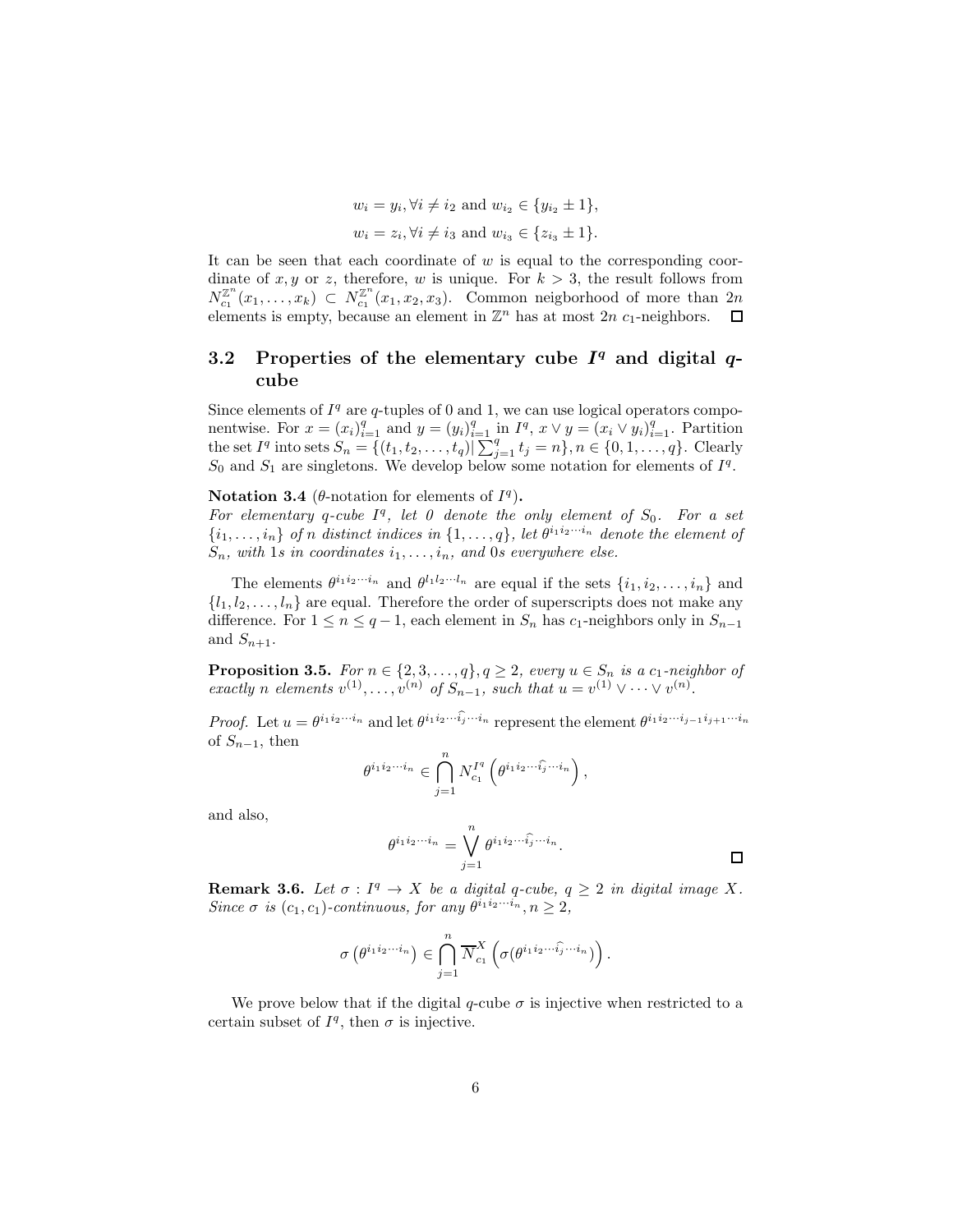**Lemma 3.7.** Let  $\sigma: I^q \to X$  be a digital q-cube,  $q \geq 2$  in digital image  $(X, c_1)$ . If the restriction of  $\sigma$  to  $S_0 \cup S_1 \cup S_2$  is injective, then  $\sigma$  is injective.

*Proof.* The statement is trivially true for  $q = 2$ . It suffices to show that if  $\sigma|_{S_0\cup\cdots\cup S_{n-1}}$  is injective, then  $\sigma|_{S_0\cup\cdots\cup S_n}$  is injective, for  $3\leq n\leq q$ . For any  $\theta^{i_1 i_2 \cdots i_n} \in S_n$ ,  $\sigma\left(\theta^{i_1 i_2 \cdots i_n}\right)$  is a common neighbor of more than 3 distinct elements from Remark 3.6. Therefore from Corollary 3.3,  $\sigma\left(\theta^{i_1 i_2 \cdots i_n}\right)$  is unique for every set  $\{i_1, i_2, \ldots, i_n\}$  of indices.  $\Box$ 

Now we show that for an injective cube  $\sigma$ , the restriction to  $S_0 \cup S_1$  completely determines all other values of  $\sigma$ .

**Lemma 3.8.** Let  $\sigma$  be a digital q-cube with  $q \geq 2$ . If  $\sigma$  is injective, then all values of  $\sigma$  are uniquely determined by its values on  $S_0 \cup S_1$ .

*Proof.* Let  $\sigma$  be injective. We prove the Lemma by showing that, if the values of  $\sigma$  on  $S_0 \cup \cdots \cup S_n$  are given for some  $n \geq 1$ , then these values will uniquely determine any value of  $\sigma$  on  $S_{n+1}$ .

Assume for some  $n \geq 1$  that the values of  $\sigma$  on  $S_0 \cup \cdots \cup S_n$  are specified, and take some point  $x = \theta^{i_1...i_n}$ <sub>in+1</sub>  $\in S_{n+1}$ . Then  $\sigma(x)$  is a common neighbor of every element of the form  $\sigma(\theta^{i_1...i_k...i_{n+1}})$ . Since  $\sigma$  is injective,  $\sigma(x)$  is a common neighbor of  $n + 1 \geq 2$  points and so the value  $\sigma(x)$  is uniquely determined.  $\Box$ 

Injective cubes are closely related to embeddings:

**Definition 3.9.** For a digital q-cube  $\sigma: I^q \to X$ , we say  $\sigma$  is an embedding if  $\sigma(I^q)$  is an elementary q-cube in X.

The term "embedding" is used because an embedding is an isomorphism onto its image.

**Theorem 3.10.** If  $\sigma: I^q \to X$  is an embedding, then  $\sigma: I^q \to \sigma(I^q)$  is an isomorphism of digital images.

*Proof.* If  $\sigma: I^q \to X$  is an embedding, then  $\sigma(I^q)$  is an elementary q-cube, and so  $\sigma(I^q)$  is naturally isomorphic (as a digital image) to  $I^q$ . Let  $i : \sigma(I^q) \to I^q$ be this isomorphism. Then  $\sigma \circ i : I^q \to I^q$  is continuous and injective (and thus bijective). By Lemma 2.3 of [8],  $\sigma \circ i$  is an isomorphism, and thus  $\sigma$  is an isomorphism.  $\Box$ 

Then we can easily obtain:

### **Theorem 3.11.** If  $\sigma: I^q \to X$  is injective, then  $\sigma$  is an embedding.

*Proof.* Let  $\sigma$  be injective. Then  $\sigma$  is uniquely determined by its values on the set  $V = S_0 \cup S_1 = \{0, \theta^1, \dots, \theta^q\}$ . There is an embedding which agrees with σ on V: the affine linear map which sends V to  $\sigma(V)$ . By Lemma 3.8, σ is uniquely determined by its values on V, and so we conclude that  $\sigma$  is this affine linear map, which is an embedding.  $\Box$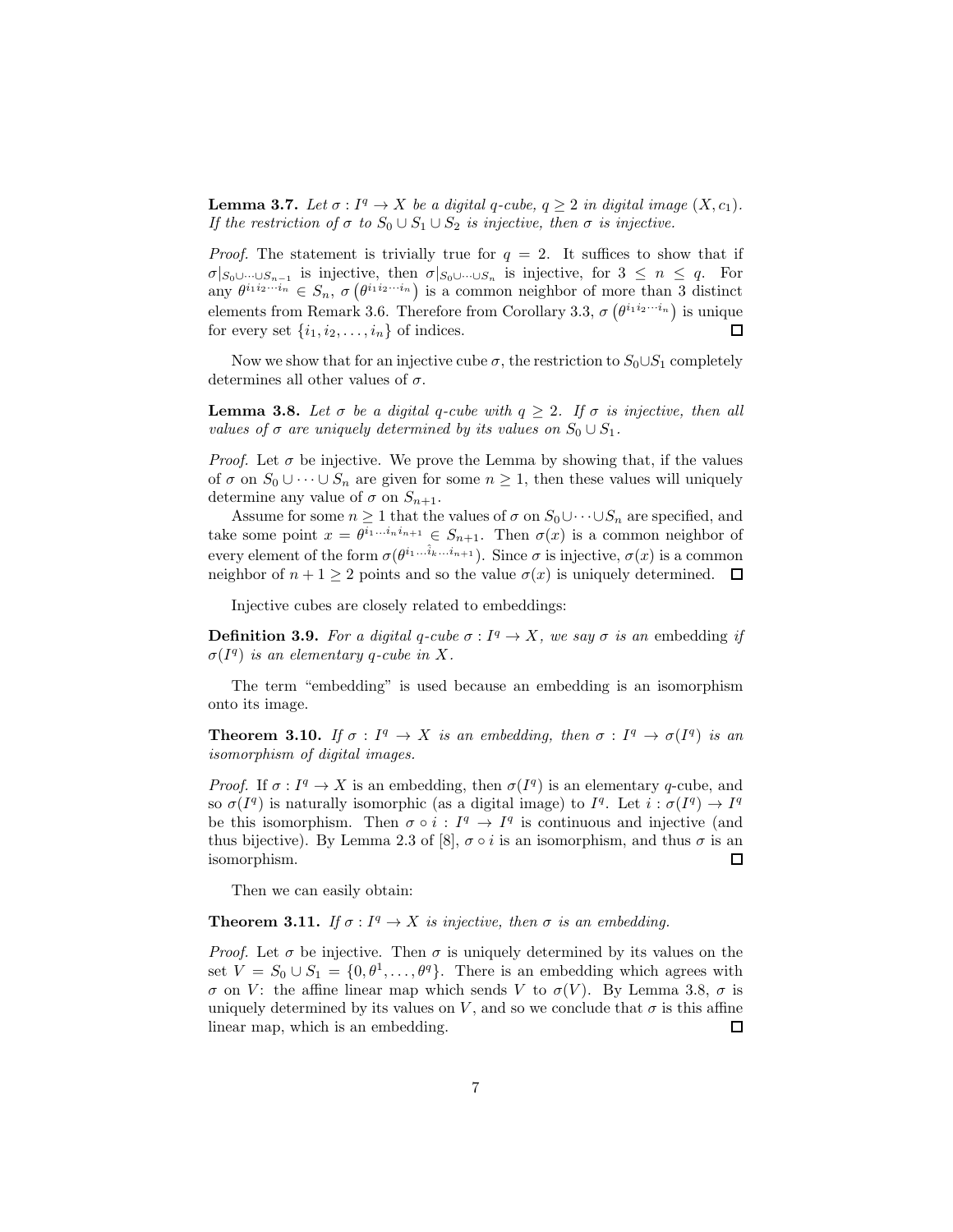### 3.3 Operators on digital  $q$ -cubes

We define below some operators for digital  $q$ -cubes.

**Definition 3.12.** Define  $F_j, C_{i,j}, R_{i,j}, S_{i,j} : I^q \to I^q$ , for  $i, j \in \{1, ..., q\}, q \ge 1$ (i)  $F_i(t_1, \ldots, t_q) = (t_1, \ldots, t_{j-1}, 1 - t_j, t_{j+1}, \ldots, t_q)$ 

(ii) 
$$
C_{i,j}(t_1,...,t_q) = \begin{cases} (t_1,...t_{i-1},t_j,t_{i+1},...,t_{j-1},t_i,t_{j+1},...,t_q), & \text{if } i < j \\ (t_1,...t_{j-1},t_i,t_{j+1},...,t_{i-1},t_J,t_{i+1},...,t_q), & \text{if } j < i \\ (t_1,...,t_q), & \text{if } i = j \end{cases}
$$

(iii) 
$$
S_{i,j}(t_1,...,t_q) = \begin{cases} (t_1,... t_{i-1}, t_j, t_i,...,t_{j-1}, t_{j+1},...,t_q) & \text{if } i < j \\ (t_1,... t_{j-1}, t_{j+1},...,t_i, t_j, t_{i+1},...,t_q) & \text{if } i > j \\ (t_1,...,t_q), & \text{if } i = j \end{cases}
$$

(iv)  $R_{i,j} = F_j \circ C_{i,j}$ 

 $F_j$  is a 'flip' of the cube  $I^q$  in coordinate j, while  $C_{i,j}$  'swaps' coordinates i and j.  $S_{i,j}$  'shifts' the coordinate j to position of the coordinate i. For  $i \neq j$ ,  $R_{i,j}$  is the 'rotation' of  $I<sup>q</sup>$  by a quarter turn in the plane formed by coordinates i and j. For  $q = 2$ ,  $R_{1,2}$  is counterclockwise and  $R_{2,1}$  is clockwise rotation.

**Proposition 3.13.** For indices  $i, j \in \{1, ..., q\}$ , and operators  $F_j, C_{i,j}, R_{i,j}$ and  $S_{i,j}$ , we have

- $F_j, C_{i,j}, R_{i,j}$  and  $S_{i,j}$  are all  $(c_1, c_1)$ -continuous bijections.
- $S_{i,j}$  can be broken into j i factors:

$$
S_{i,j} = \begin{cases} C_{i,i+1} \circ C_{i+1,i+2} \circ \cdots \circ C_{j-2,j-1} \circ C_{j-1,j} & \text{if } i \le j \\ C_{i-1,i} \circ C_{i-2,i-1} \circ \cdots \circ C_{j+1,j+2} \circ C_{j,j+1} & \text{if } i \ge j \end{cases}
$$

- $C_{i,j} = C_{j,i}$  and  $C_{i,j} \circ F_i = F_j \circ C_{i,j}$
- $C_{i,i} = S_{i,i} = F_j \circ F_j = C_{i,j} \circ C_{i,j} = R_{i,j} \circ R_{j,i} = S_{i,j} \circ S_{j,i}$  are the identity map id on  $I^q$  and  $R_{i,i} = F_i$ .

The operators  $F_i$ , for  $i \in \{1, ..., q\}$  commute in a composition, but do not commute with the operator  $C_{j,k}$ , if  $i \in \{j,k\}$ . We state this as the proposition below.

**Proposition 3.14.** For indices  $i, j, k \in \{1, \ldots, q\}$ , and operators  $F_j$  and  $C_{i,j}$ , we have

- $F_i \circ F_j = F_j \circ F_i$
- $F_i \circ C_{j,k} = C_{j,k} \circ F_i$ , if  $i \notin \{j,k\}$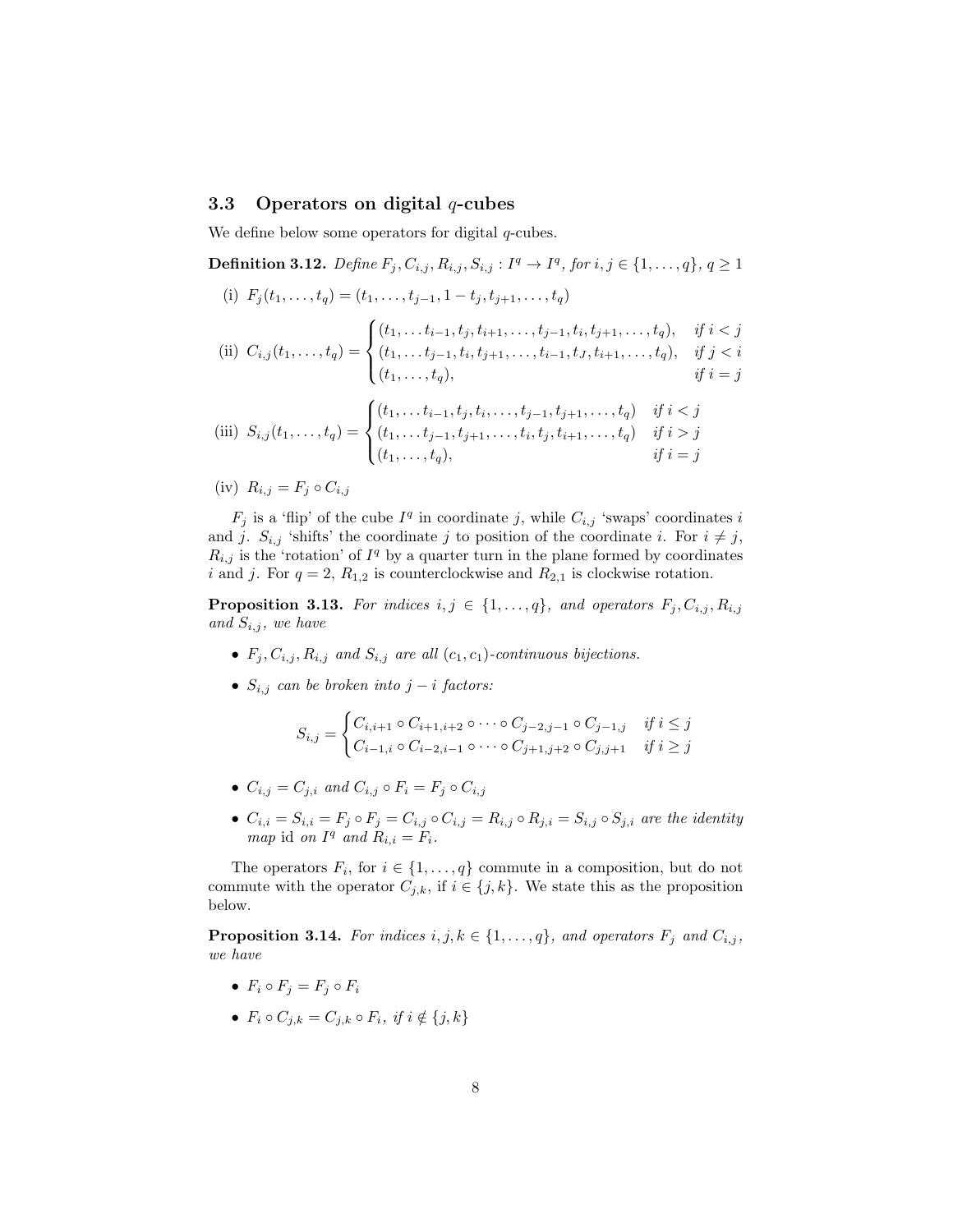It can be shown that

$$
A_k(\sigma \circ F_j) = \begin{cases} A_k \sigma \circ F_{j-1}, & k < j, \\ B_k \sigma, & k = j, \\ A_k \sigma \circ F_j, & k > j, \end{cases} \qquad B_k(\sigma \circ F_j) = \begin{cases} B_k \sigma \circ F_{j-1}, & k < j, \\ A_k \sigma, & k = j, \\ B_k \sigma \circ F_j, & k > j, \end{cases}
$$

and therefore,

$$
\partial(\sigma \circ F_j) = \sum_{k=1}^{j-1} (-1)^k (A_k \sigma \circ F_{j-1} - B_k \sigma \circ F_{j-1}) + (-1)^j (B_j \sigma - A_j \sigma) + \sum_{k=j+1}^q (-1)^k (A_k \sigma \circ F_j - B_k \sigma \circ F_j).
$$

We also have for  $i < j$ :

$$
A_k(\sigma \circ C_{i,j}) = \begin{cases} A_k \sigma \circ C_{i-1,j-1}, & k < i < j \\ A_j \sigma \circ S_{i,j-1}, & k = i < j \\ A_k \sigma \circ C_{i,j-1}, & i < k < j \\ A_i \sigma \circ S_{j-1,i}, & i < k = j \\ A_k \sigma \circ C_{i,j}, & i < j < k \end{cases} \tag{1}
$$

and similarly,

$$
B_k(\sigma \circ C_{i,j}) = \begin{cases} B_k \sigma \circ C_{i-1,j-1}, & k < i < j \\ B_j \sigma \circ S_{i,j-1}, & k = i < j \\ B_k \sigma \circ C_{i,j-1}, & i < k < j \\ B_i \sigma \circ S_{j-1,i}, & i < k = j \\ B_k \sigma \circ C_{i,j}, & i < j < k \end{cases} \tag{2}
$$

Therefore, for  $i < j$  we obtain:

$$
\partial(\sigma \circ C_{i,j}) = \sum_{k=1}^{i-1} (-1)^k (A_k \sigma \circ C_{i-1,j-1} - B_k \sigma \circ C_{i-1,j-1})
$$
  
+  $(-1)^i (A_j \sigma \circ S_{i,j-1} - B_j \sigma \circ S_{i,j-1})$   
+  $\sum_{k=i+1}^{j-1} (A_k \sigma \circ C_{i,j-1} - B_k \sigma \circ C_{i,j-1})$   
+  $(-1)^j (A_i \sigma \circ S_{j-1,i} - B_i \sigma \circ S_{j-1,i})$   
+  $\sum_{j+1}^q (-1)^k (A_k \sigma \circ C_{i,j} - B_k \sigma \circ C_{i,j}).$ 

We can 'append' two digital q-cubes  $\sigma$  and  $\gamma$  to get a function  $I^{q+1} \to X$ . This function is  $(c_1, c_1)$ -continuous and thus a digital  $(q + 1)$ -cube, provided that  $\sigma$  and  $\gamma$  are 'compatible'. We define below the append operation and the compatibility condition.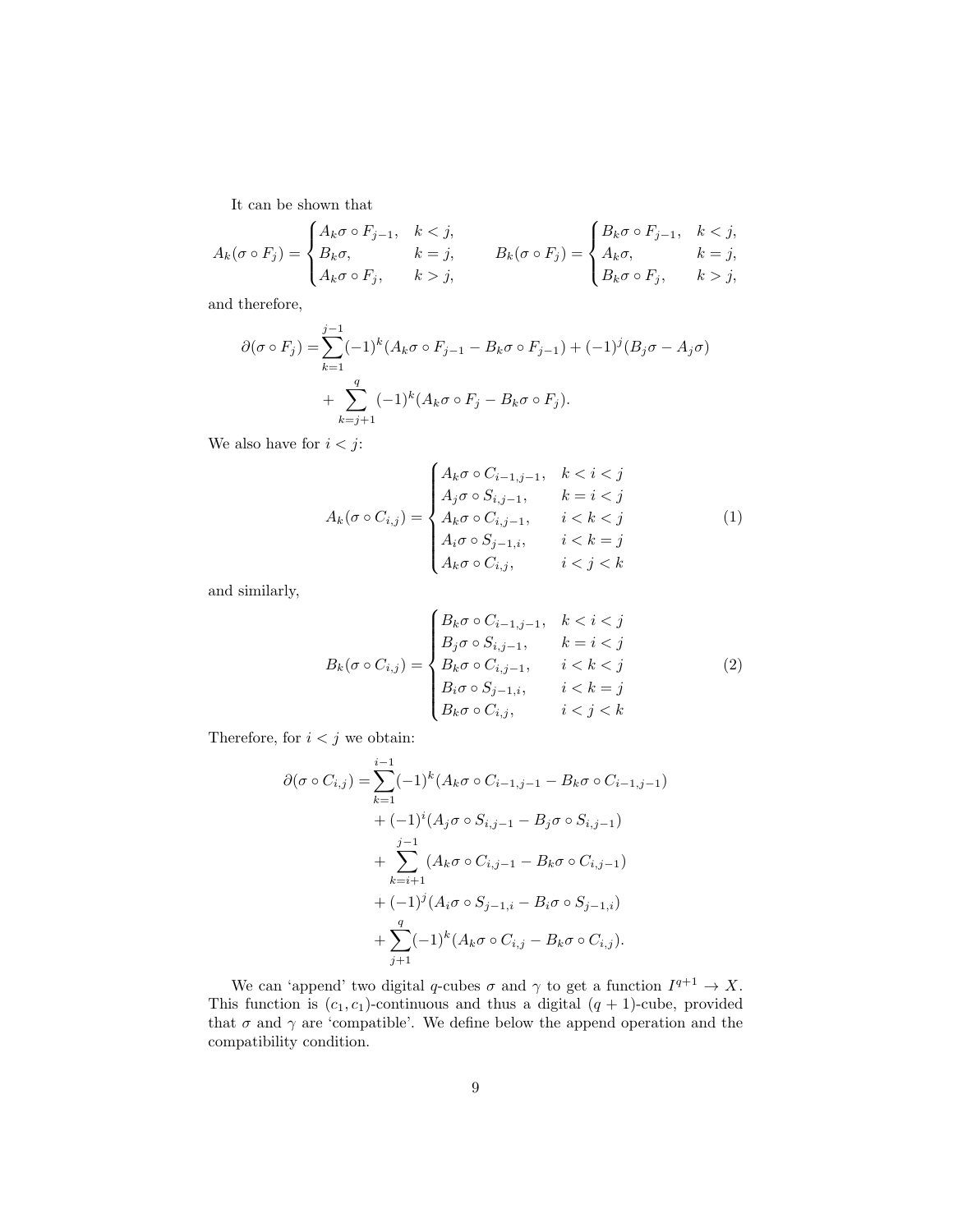**Definition 3.15.** Let  $\sigma, \gamma$  be digital q-cubes in a digital image  $(X, c_1)$ .

- We say that  $\sigma$  and  $\gamma$  are compatible if  $\sigma(t_1,\ldots,t_q)$  is  $c_1$ -adjacent or equal to  $\gamma(t_1,\ldots,t_q)$ , for all  $t_i \in \{0,1\}$ .
- Define  $\sigma \boxminus \gamma : I^{q+1} \to X$  as follows:

$$
\sigma \boxminus \gamma(t_1,\ldots,t_{q+1}) = \begin{cases} \sigma(t_1,\ldots,t_q), & \text{if } t_{q+1} = 0 \\ \gamma(t_1,\ldots,t_q), & \text{if } t_{q+1} = 1 \end{cases}
$$

Note that if  $\sigma$  and  $\gamma$  are compatible, then  $\sigma \boxminus \gamma$  is a digital  $(q + 1)$ -cube with

$$
A_{q+1}(\sigma \boxminus \gamma) = \sigma, \qquad B_{q+1}(\sigma \boxminus \gamma) = \gamma.
$$

The boundary of  $\sigma \boxminus \gamma$  is given as:

$$
\partial(\sigma \boxminus \gamma) = \sum_{k=1}^{q} (-1)^k (A_k \sigma \boxminus A_k \gamma - B_k \sigma \boxminus B_k \gamma) + (-1)^{q+1} (\sigma - \gamma).
$$
 (3)

## 3.4 Properties of injective digital  $q$ -cubes

Now we will prove some descriptions of injective  $q$ -cubes in terms of the swaps  $C_{i,j}$  and flips  $F_i$ . First we show that any injection of  $I<sup>q</sup>$  to itself is a composition of swaps and flips.

**Lemma 3.16.** Let  $\sigma : I^q \to I^q$  be an injective digital q-cube. Then  $\sigma$  is a composition of swaps and flips.

Proof. Let  $\sigma(0) = \theta^{s_1...s_m}$ . Each point  $\sigma(\theta^i)$  will differ in one coordinate from  $\sigma(0)$ , and so we will have

$$
\sigma(\theta^i) = \theta^{s_1...s_m} + \epsilon_i \theta^{k_i}
$$

where  $\epsilon_i = 1$  if  $k_i \notin \{s_1, \ldots, s_m\}$  and  $\epsilon_i = -1$  if  $k_i \in \{s_1, \ldots, s_m\}$ . We will show that:

$$
\sigma = F_{s_1} \circ \cdots \circ F_{s_m} \circ C_{1,k_1} \circ \cdots \circ C_{m,k_m}.
$$
\n
$$
\tag{4}
$$

Let  $\rho$  be the right-hand side of (4), and it suffices to show that  $\rho(x) = \sigma(x)$ for each  $x \in I^q$ . In fact by Lemma 3.8, it suffices to show that  $\rho(0) = \sigma(0)$  and  $\rho(\theta^i) = \sigma(\theta^i)$  for each *i*.

We have:

$$
\rho(0) = F_{s_1} \circ \cdots \circ F_{s_m} \circ C_{1,k_1} \circ \cdots \circ C_{m,k_m}(0)
$$
  
=  $F_{s_1} \circ \cdots \circ F_{s_m}(0) = \theta^{s_1 \cdots s_m} = \sigma(0),$ 

and

$$
\rho(\theta^i) = F_{s_1} \circ \cdots \circ F_{s_m} \circ C_{1,k_1} \circ \cdots \circ C_{m,k_m}(\theta^i)
$$
  
=  $F_{s_1} \circ \cdots \circ F_{s_m}(\theta^{k_i}) = \theta^{s_1 \cdots s_m} + \epsilon_i \theta^{k_i} = \sigma(\theta^i)$ 

as desired.

 $\Box$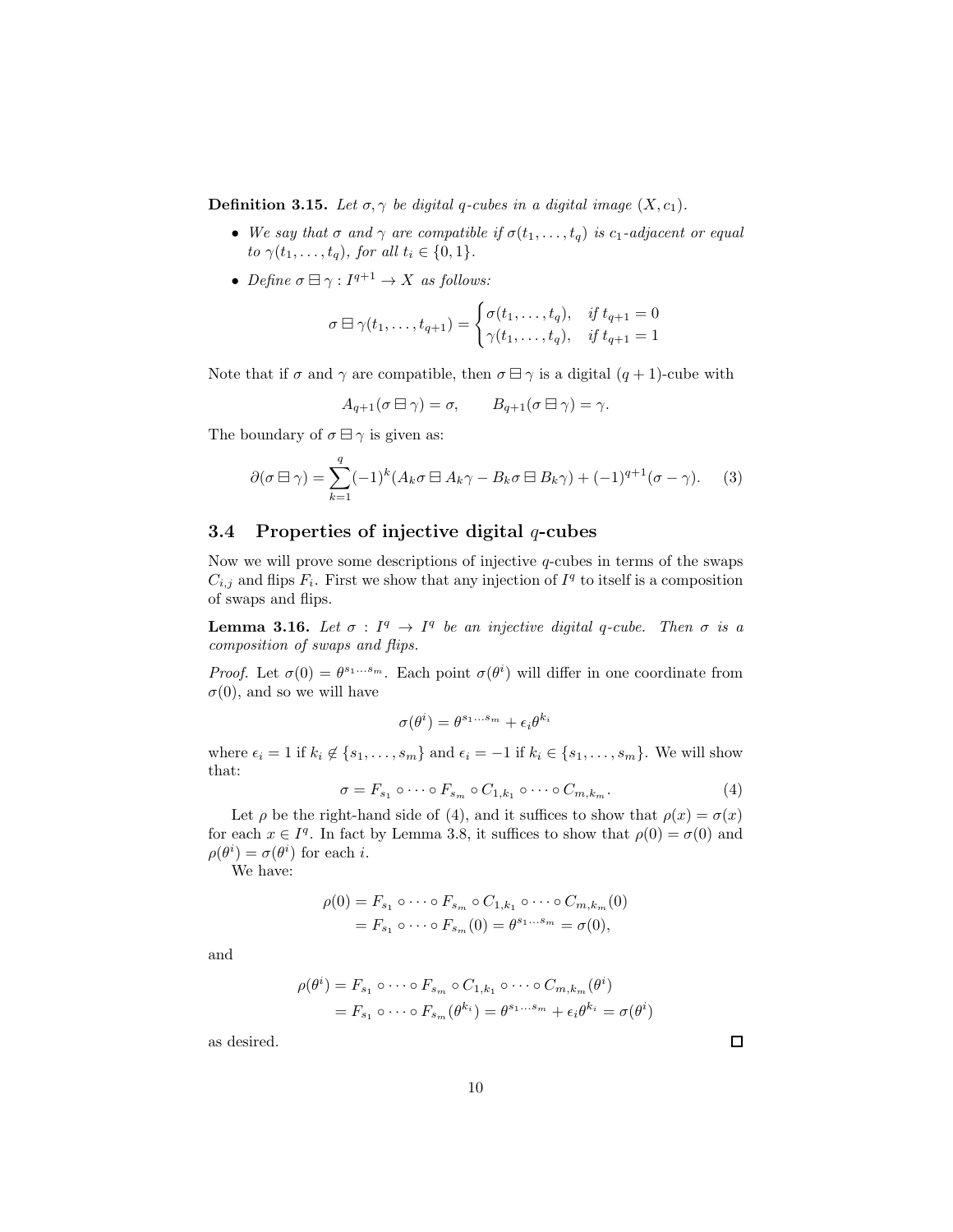Now we show that when two injective cubes have the same image, they differ by swaps and flips.

**Lemma 3.17.** Let  $\sigma, \phi : I^q \to X$  be injective digital q-cubes in X with  $\sigma(I^q) =$  $\phi(I^q)$ . Then:

$$
\phi = \sigma \circ G,
$$

where  $G: I^q \to I^q$  is a composition of swaps and flips.

*Proof.* Let  $Q = \sigma(I^q) = \phi(I^q)$ , and since  $\sigma$  and  $\phi$  are injective, Q is an elementary q-cube in X. There is a canonical isomorphism  $\tau: Q \to I^q$ , and then we have injections  $\tau \circ \sigma, \tau \circ \phi : I^q \to I^q$  such that:

$$
\phi = \sigma \circ (\tau \circ \sigma)^{-1} \circ (\tau \circ \phi).
$$

By Lemma 3.16, each of  $\tau \circ \sigma$  and  $\tau \circ \phi$  is a composition of swaps and flips, which gives the desired result. □

When two injective cubes are compatible, they can differ only by very specific types of swaps and flips.

**Lemma 3.18.** Let  $\sigma$ ,  $\phi$  be injective q-cubes which are compatible, with  $\sigma(I^q)$  =  $\phi(I^q)$ . Then one of the following holds:

- 1.  $\phi = \sigma$ 2.  $\phi = \sigma \circ F_j$  for some j
- 3.  $\phi = \sigma \circ F_i \circ C_{i,j}$  for some distinct i and j

*Proof.* By Lemma 3.17, we have  $\phi = \sigma \circ G$ , where G is a composition of swaps and flips. In fact, we can commute the swaps and flips of  $G$  so that:

$$
\phi = \sigma \circ F_{i_1} \circ \cdots \circ F_{i_n} \circ C
$$

where C is a (possibly trivial) composition of swaps, and possibly  $n = 0$ . First we show that  $n \in \{0, 1\}$ . Let  $x = C^{-1}(\theta^{i_1...i_n})$ . Then:

$$
\phi(x) = \sigma \circ F_{i_1} \circ \cdots \circ F_{i_n}(\theta^{i_1...i_n}) = \sigma(0)
$$

Since  $\sigma$  and  $\phi$  are compatible,  $\sigma(x)$  is c<sub>1</sub>-adjacent to  $\phi(x) = \sigma(0)$ . Since  $\sigma$  is an embedding, this means  $0$  is  $c_1$ -adjacent to x, and so x can have at most 1 nonzero coordinate. Since  $x = C^{-1}(\theta^{i_1...i_n})$  and C is a permutation of coordinates, x will have exactly n nonzero coordinates, and so  $n \leq 1$  as desired.

Thus far we have shown that

$$
\phi = \sigma \circ F \circ C,
$$

where  $F$  is either a single flip, or the identity.

Next we will show that  $C(\theta^k) = \theta^k$  for all except at most 3 values of k. To obtain a contradiction, assume that we have 4 distinct values  $\theta^i, \theta^j, \theta^p, \theta^q$  which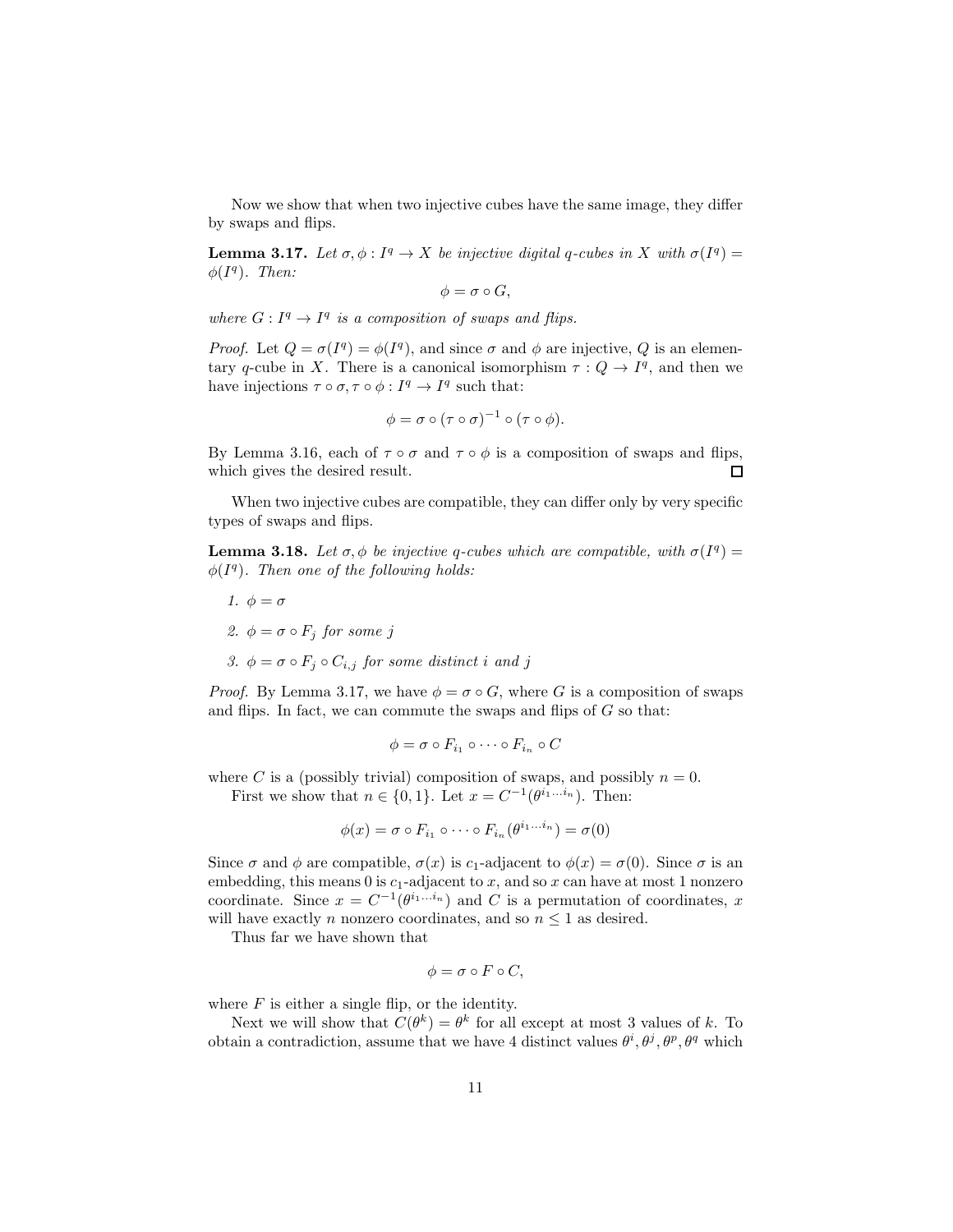are not fixed by  $C$ . Since  $C$  is a bijection, the image of a non-fixed point is also not fixed, so we can assume that  $C(\theta^i) = \theta^j$  and  $C(\theta^p) = \theta^q$ .

Since  $\phi$  and  $\sigma$  are compatible and  $C(\theta^i) = \theta^j$ , we see that  $\sigma(\theta^i)$  is  $c_1$ -adjacent to  $\phi(\theta^i) = \sigma(F(\theta^j))$ . Since  $\sigma$  is an embedding, this means that  $\theta^i$  is  $c_1$ -adjacent to  $F(\theta^j)$ . This is possible only when  $F = F_k$  for some  $k \in \{i, j\}$ .

Applying the same reasoning as the above paragraph to  $C(\theta^p) = \theta^q$  gives  $F = F_k$  for  $k \in \{p, q\}$ , which is a contradiction since  $\{i, j\}$  is disjoint from  $\{p,q\}$ . Thus we conclude that  $C(\theta^k) = \theta^k$  for all except at most 3 values of k. This means that when we express  $C$  as a composition of swaps,  $C$  must either be identity, or  $C = C_{i,j}$  for some  $i \neq j$ , or  $C = C_{i,j} \circ C_{j,k}$  for some distinct  $i, j, k$ . We finish the proof by considering these cases individually, showing that the third is impossible.

If C is the identity, then  $\phi$  has one of the forms numbered 1 or 2 in the Lemma.

If  $C = C_{i,j}$ , then  $C(\theta^i) = \theta^j$  and arguments above show that  $F = F_k$  for some  $k \in \{i, j\}$ . If  $k = j$ , then  $\phi = F_j \circ C_{i,j}$  which is form 3, and if  $k = i$  then  $\phi = F_i \circ C_{i,j} = F_i \circ C_{j,i}$  which is also form 3.

We will show that the remaining case, that  $C = C_{i,j} \circ C_{j,k}$  for distinct  $i, j, k$ , is impossible. In this case we have  $C(\theta^i) = \theta^j$  and arguments above show that  $F = F_k$  for some  $k \in \{i, j\}$ . Also we have  $C(\theta^j) = \theta^k$ , so the same arguments show  $k \in \{j, k\}$ . Since  $i, j, k$  are distinct, we must have  $k = j$ , and so  $\phi$  has the form:

$$
\phi = \sigma \circ F_j \circ C_{i,j} \circ C_{j,k}.
$$

We will show that the form above leads to a contradiction, rendering this case impossible.

We have:

$$
\phi(\theta^{ij})=\sigma\circ F_j\circ C_{i,j}\circ C_{j,k}(\theta^{ij})=\sigma\circ F_j\circ C_{i,j}(\theta^{ik})=\sigma\circ F_j(\theta^{jk})=\sigma(\theta^{k})
$$

Since  $\phi$  and  $\sigma$  are compatible,  $\sigma(\theta^{ij})$  is  $c_1$ -adjacent to  $\phi(\theta^{ij}) = \sigma(\theta^k)$ . Since  $\sigma$  is an embedding,  $\sigma(\theta^{ij})$  being c<sub>1</sub>-adjacent to  $\sigma(\theta^k)$  implies that  $\theta^{ij}$  is c<sub>1</sub>-adjacent to  $\theta^k$ , which is a contradiction.  $\Box$ 

## 4 Classification of degree- $(q-1)$  digital q-cubes

In this section we focus on noninjective cubes. We first define degree of injectivity or simply degree of a digital q-cube. Informally speaking, the degree of injectivity of  $\sigma$  is the maximal dimension of any injective subcube of  $\sigma$ . So an injective q-cube has degree q, but if  $\sigma$  is noninjective and some face  $A_i\sigma$  is injective, then  $\sigma$  has degree  $q-1$ . If  $\sigma$  and all faces  $A_i\sigma$  and  $B_i\sigma$  are noninjective, but some  $A_i B_j \sigma$  is injective, then  $\sigma$  has degree  $q - 2$ , etc.

**Definition 4.1.** For a digital q-cube  $\sigma$ , we define the degree of injectivity, or simply degree, of  $\sigma$  inductively as follows: if  $\sigma$  is injective, then the degree of  $\sigma$ is q. If  $\sigma$  is noninjective, then the degree of  $\sigma$  is the maximal degree of any face  $A_i\sigma$  or  $B_i\sigma$ .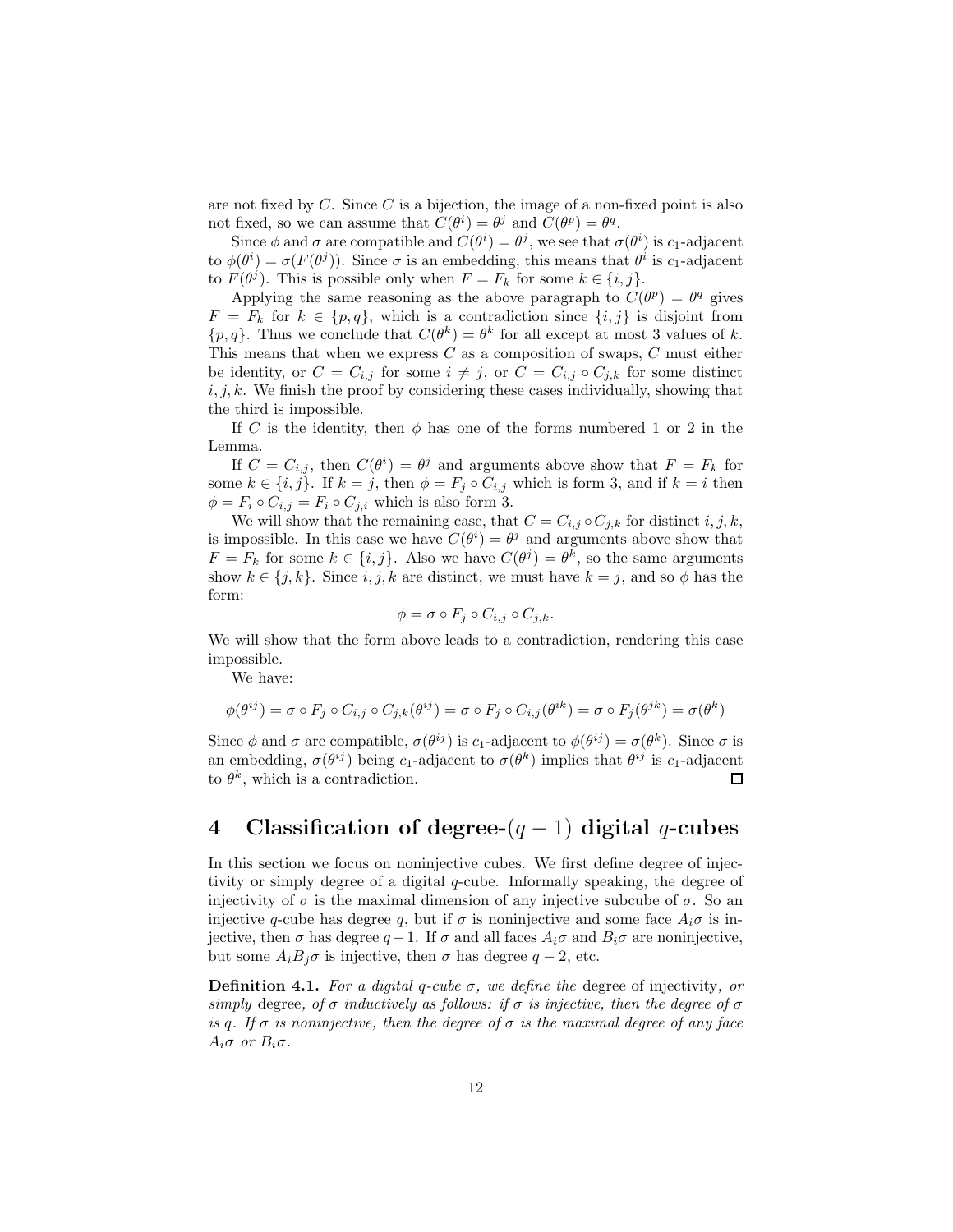Clearly, a constant digital q-cube has degree of injectivity 0 and an injective digital  $q$ -cube has degree  $q$ , while a noninjective digital  $q$ -cube, with at least one face injective, has degree  $q - 1$ .

The goal for this section is the following classification. If  $\sigma$  be a digital q-cube with degree  $q - 1$  and  $q \geq 2$ , then  $\sigma$  has one of the following types:

Type-1:  $\sigma$  has exactly four injective faces:  $A_i \sigma, B_i \sigma, A_j \sigma, B_j \sigma$  for some  $i \neq j$ 

Type-2:  $\sigma$  has exactly two injective faces, one in each coordinate i and j for some  $i \neq j$ 

Type-3:  $\sigma$  has exactly two injective faces, both in the same coordinate i

We begin with two lemmas about a noninjective cube in which one face is injective but has different image from the opposite face.

**Lemma 4.2.** Let  $\sigma$  be a digital q-cube with  $q \geq 2$ , such that some *i*-face is injective, but the image of this face is not equal to the image of the opposite face.

Then there is some  $j \neq i$  such that  $\sigma \circ F = \sigma \circ F \circ C_{i,j}$ , where  $F \in \{\text{id}, F_j\}.$ 

*Proof.* Our strategy is to first show that  $\sigma \circ F = \sigma \circ F \circ C_{i,j}$ , where F is some (possibly trivial) composition of flips, and then to show that in fact we must have  $F = id$  or  $F = F_j$ .

By replacing  $\sigma$  with  $\sigma \circ F_i$  if necessary, we assume without loss of generality that  $A_i\sigma$  is injective, and  $A_i\sigma(I^{q-1}) \neq B_i\sigma(I^{q-1})$ . This means that there is some  $x \in I^q$  such that  $\sigma(x) \in A_i \sigma(I^{q-1})$  but  $\sigma(x) \notin B_i \sigma(I^{q-1})$ . In fact,  $\sigma(x) \notin \sigma(I^q - \{x\})$ , because  $A_i \sigma$  is injective.

Let  $x = \theta^{i_1 \cdots i_n}$  be the minimal element (lexicographically) with  $\sigma(x) \notin$  $\sigma(I^q - \{x\})$ . Note that  $i \notin \{i_1, \ldots, i_n\}$ . Let  $F = F_{i_1} \circ \cdots \circ F_{i_n}$ , and  $\overline{\sigma} = \sigma \circ F$ . Since  $i \notin \{i_1, \ldots, i_n\}$ , we have  $A_i \overline{\sigma}$  injective and  $B_i \overline{\sigma}$  noninjective. We also have  $\overline{\sigma}(0) = \sigma(x)$ , which means that  $\overline{\sigma}(0) \notin \overline{\sigma}(I^q - \{0\}).$ 

We will show that there is some index  $j \neq i$ , with  $\overline{\sigma} = \overline{\sigma} \circ C_{i,j}$  to get the desired result.

It will suffice to show that there is some  $j$  with

$$
\overline{\sigma}\left(\theta^{ik_1\cdots k_n}\right) = \overline{\sigma}\left(\theta^{jk_1\cdots k_n}\right),\tag{5}
$$

for all indices  $k_1, \ldots, k_n$  different from i and j. We prove (5) by induction on n.

For  $n = 0$ , we must show that  $\overline{\sigma}(\theta^i) = \overline{\sigma}(\theta^j)$  for some j. To obtain a contradiction, assume that  $\overline{\sigma}(\theta^i) \neq \overline{\sigma}(\theta^j)$  for all i, j. Note that the element  $\overline{\sigma}(\theta^i)$  is not equal to  $\overline{\sigma}(\theta)$  because  $\overline{\sigma}(\theta) \notin \overline{\sigma}(I^q - \{\theta\})$  and so from injectivity of  $A_i\overline{\sigma}, \overline{\sigma}|_{S_0\cup S_1}$  is injective.

Now for any  $k \neq i$ , the point  $\overline{\sigma}(\theta^{ik})$  is a common neighbor of  $\overline{\sigma}(\theta^i)$  and  $\overline{\sigma}(\theta^k)$ . Since  $\overline{\sigma}(\theta^i) \neq \overline{\sigma}(\theta^k)$  and  $\overline{\sigma}(\theta^{ik}) \neq \overline{\sigma}(\theta)$ , this point  $\overline{\sigma}(\theta^{ik})$  is unique for each k. And so  $\overline{\sigma}|_{S_0 \cup S_1 \cup S_2}$  is injective. But then, by Lemma 3.7  $\overline{\sigma}$  is injective. This contradicts our assumption that  $\sigma$  has degree  $q-1$ , because  $\sigma(I^q) = \overline{\sigma}(I^q)$ .

Therefore there is an index j with  $\overline{\sigma}(\theta^i) = \overline{\sigma}(\theta^j)$ , and the  $n = 0$  case of our inductive argument for (5) is proved.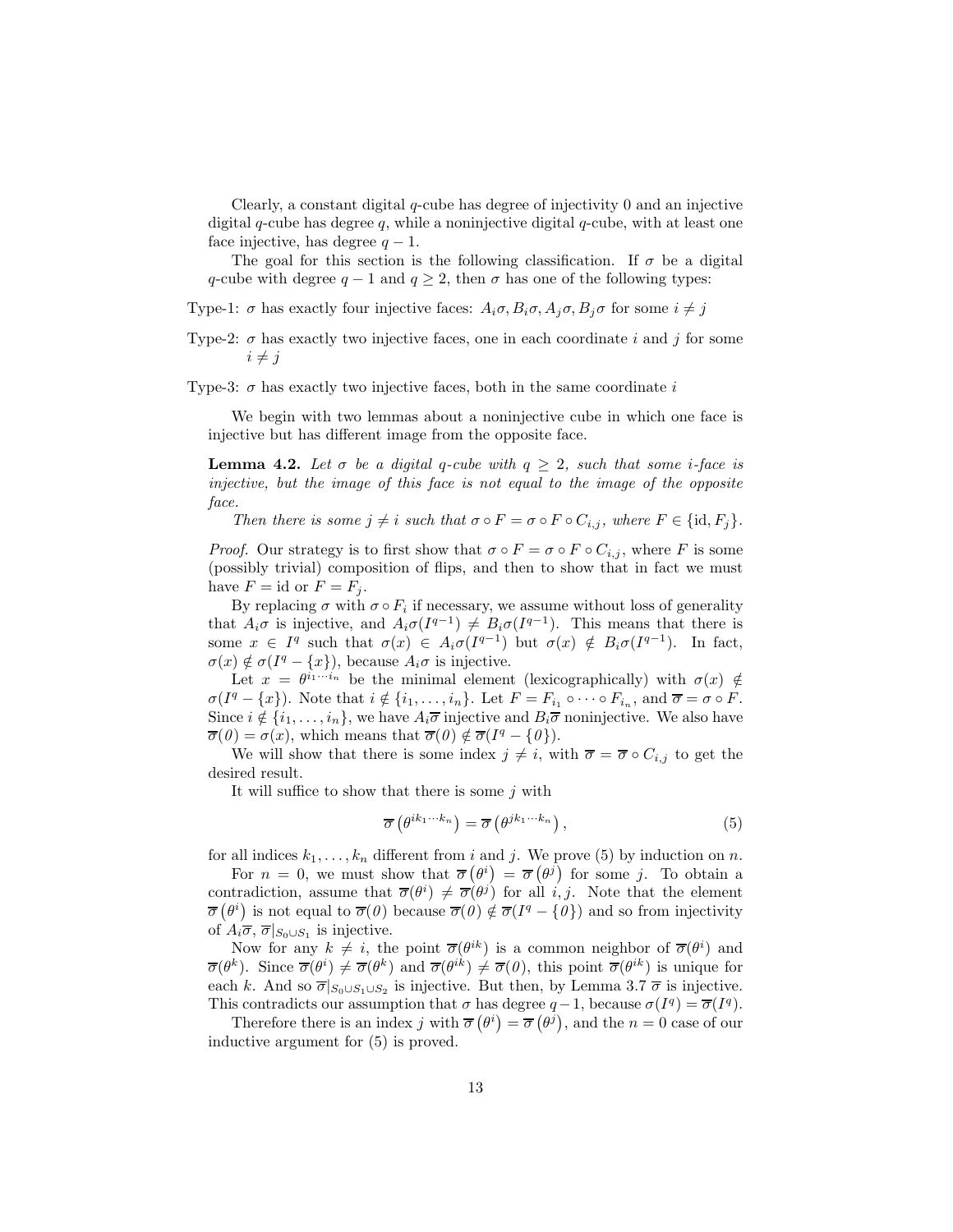For  $n = 1$ , we show that for any index k different from i and  $j, \overline{\sigma}(\theta^{ik}) =$  $\overline{\sigma}(\theta^{jk})$ :  $\overline{\sigma}(\theta^{ik})$  is a common neighbor of  $\overline{\sigma}(\theta^{i}) = \overline{\sigma}(\theta^{j})$  and  $\overline{\sigma}(\theta^{k})$ . By injectivity of  $A_i\overline{\sigma}$  and Lemma 3.8, the only common neighbors of  $\overline{\sigma}(\theta^j)$  and  $\overline{\sigma}(\theta^k)$  are  $\overline{\sigma}(0)$ and  $\overline{\sigma}(\theta^{jk})$ , which means  $\overline{\sigma}(\theta^{ik}) = \overline{\sigma}(\theta^{jk})$ , because  $\overline{\sigma}(\theta) \notin \overline{\sigma}(I^q - \{\theta\})$ .

For  $n > 1$ , note that  $\overline{\sigma}(\theta^{ik'_1 \cdots k_n})$  is a common neighbor of at least three elements:  $\overline{\sigma}(\theta^{k_1\cdots k_n})$ , and any elements of the form  $\overline{\sigma}(\theta^{ik_1\cdots k_l\cdots k_n})$  for  $l \in$  $\{1,\ldots,n\}$ . By induction  $\overline{\sigma}(\theta^{ik_1\cdots k_l\cdots k_n}) = \overline{\sigma}(\theta^{jk_1\cdots k_l\cdots k_n})$ , and by Corollary 3.3 and injectivity of  $A_i\sigma$ , the only common neighbor of  $\overline{\sigma}(\theta^{k_1...k_n})$  and all  $\overline{\sigma}(\theta^{jk_1\cdots k_l\cdots k_n})$  for  $l \in \{1,\ldots,n\}$  is  $\overline{\sigma}(\theta^{jk_1\cdots k_n})$ . Therefore,  $\overline{\sigma}(\theta^{jk_1\cdots k_n}) = \overline{\sigma}(\theta^{jk_1\cdots k_n})$ , establishing (5).

Thus far, we have shown that  $\sigma \circ F = \sigma \circ F \circ C_{i,j}$  where F is some (possibly trivial) composition of flips.

By Proposition 3.14, flips commute in a composition of flips and so  $F$  can be broken into the composition  $F' \circ G$ , where  $F'$  is a composition of flips in dimensions  $i$  and  $j$  and  $G$  is composition of flips in dimensions other than  $i$  and j. This means that  $F' \in \{\text{id}, F_i, F_j, F_i \circ F_j\}.$ 

We have  $\sigma \circ F' \circ G = \sigma \circ F' \circ G \circ C_{i,j}$ . But G commutes with  $C_{i,j}$ , by Proposition 3.14, and so we can write

$$
\sigma \circ F' \circ G = \sigma \circ F' \circ C_{i,j} \circ G.
$$

Since  $G$  is a bijection and a self inverse, we may cancel  $G$  to obtain

$$
\sigma \circ F' = \sigma \circ F' \circ C_{i,j},
$$

where  $F' \in \{\text{id}, F_i, F_j, F_i \circ F_j\}$ . To finish the proof, it remains only to handle the cases where  $F' = F_i$  and  $F' = F_i \circ F_j$ .

When  $F' = F_i$ , we have  $\sigma \circ F_i = \sigma \circ F_i \circ C_{i,j}$ , then composing with  $F_i \circ F_j$ on both sides and using  $F_i \circ C_{i,j} = C_{i,j} \circ F_j$ , we get  $\sigma \circ F_j = \sigma \circ F_j \circ C_{i,j}$  as desired.

Similarly, when  $F' = F_i \circ F_j$ , we have  $\sigma \circ F_i \circ F_j = \sigma \circ F_i \circ F_j \circ C_{i,j}$ , and composition with  $F_i \circ F_j$  will give  $\sigma = \sigma \circ C_{i,j}$  as desired.

**Lemma 4.3.** Let  $\sigma$  be a degree- $(q - 1)$  digital q-cube with  $q \geq 2$  such that  $\sigma \circ F = \sigma \circ F \circ C_{i,j}$  where  $i \neq j$  and  $F \in \{\text{id}, F_j\}.$ 

Then the faces  $A_k\sigma$  and  $B_k\sigma$ , for index  $k \notin \{i, j\}$  are noninjective.

*Proof.* We have either  $\sigma = \sigma \circ C_{i,j}$  or  $\sigma \circ F_j = \sigma \circ F_j \circ C_{i,j}$ .

From  $\sigma = \sigma \circ C_{i,j}$ , we have  $\sigma(\theta^i) = \sigma(\theta^j)$  and  $\sigma(\theta^{ik}) = \sigma(\theta^{jk})$ ,  $k \notin \{i,j\}$ , which show that the faces  $A_k \sigma$  and  $B_k \sigma$  are noninjective.

From  $\sigma \circ F_j = \sigma \circ F_j \circ C_{i,j}$ , we easily get  $\sigma(\theta) = \sigma(\theta^{ij})$  and  $\sigma(\theta^k) = \sigma(\theta^{ijk})$ ,  $k \notin \{i, j\}$ , which show that the faces  $A_k \sigma$  and  $B_k \sigma$  are noninjective.  $\Box$ 

In the case of the lemmas above, we can be very specific about the  $i$  and  $j$ faces of  $\sigma$ .

**Lemma 4.4.** Let  $\sigma$  be a degree- $(q-1)$  digital q-cube with  $q \geq 2$ . If  $\sigma = \sigma \circ C_{i,j}, i < j$ , then: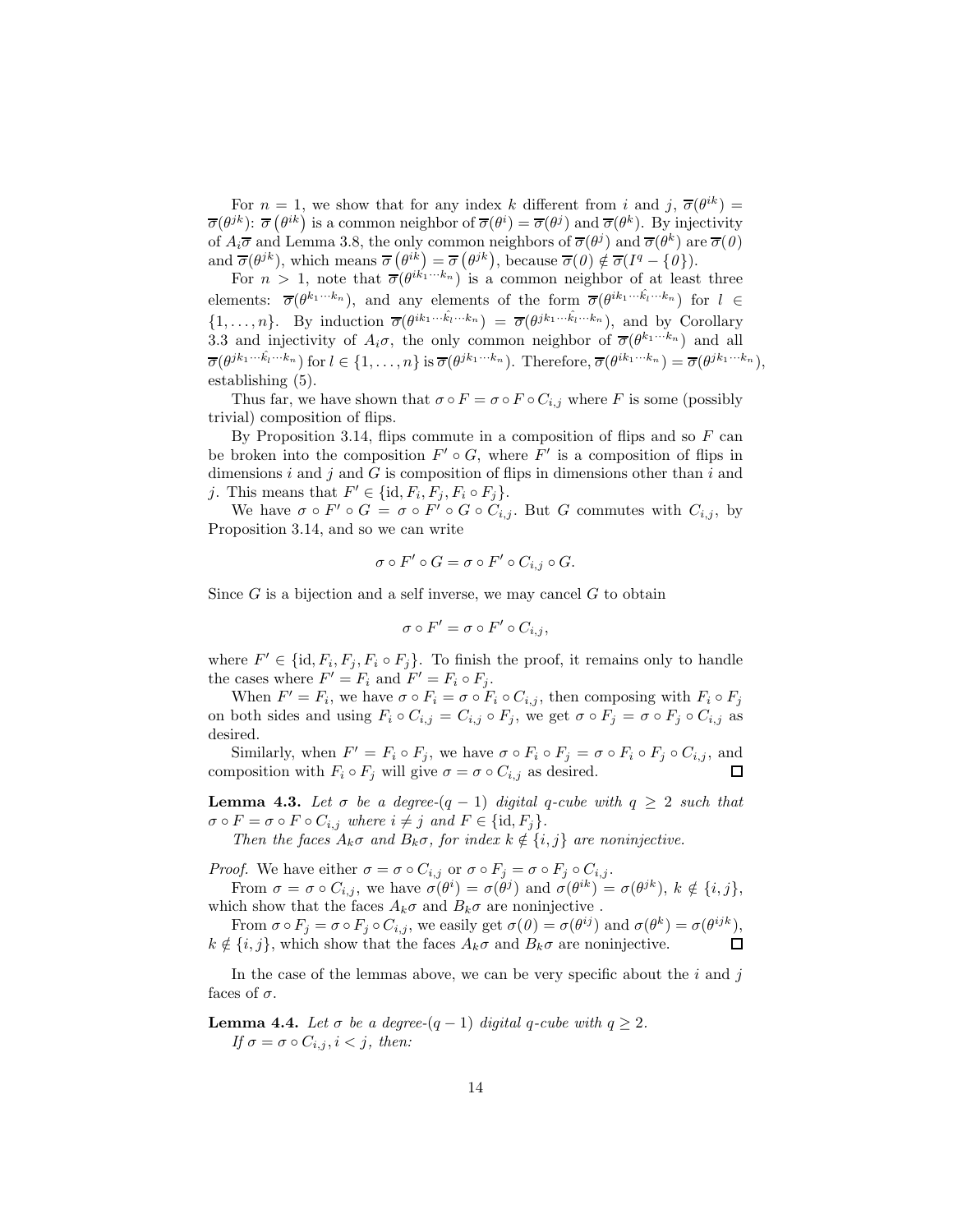(i) 
$$
A_i \sigma = A_j \sigma \circ S_{i,j-1}
$$
 (ii)  $B_i \sigma = B_j \sigma \circ S_{i,j-1}$  (iii)  $A_i B_j \sigma = B_i A_j \sigma$ 

If  $\sigma \circ F_i = \sigma \circ F_i \circ C_{i,i}, i < j$ , then:

(iv)  $A_i \sigma = B_j \sigma \circ S_{i,j-1} \circ F_{j-1}$ (vi)  $A_i A_j \sigma = B_i B_j \sigma$ 

$$
(v) B_i \sigma = A_j \sigma \circ S_{i,j-1} \circ F_{j-1}
$$

*Proof.* Items (i) and (ii) easily follow from  $\sigma = \sigma \circ C_{i,j}$  and equations (1) and (2) for faces of  $\sigma \circ C_{i,j}$ . Item (iii) also follows from  $\sigma = \sigma \circ C_{i,j}$ . Similarly, the rest of the items follow from  $\sigma \circ F_j = \sigma \circ F_j \circ C_{i,j}$ .  $\Box$ 

Now we are ready to prove the classification outlined at the beginning of the section.

**Lemma 4.5.** Let  $\sigma$  be a degree- $(q - 1)$  digital q-cube,  $q \geq 2$ , such that both *i*-faces are injective but  $A_i \sigma(I^{q-1}) \neq B_i \sigma(I^{q-1})$ . Then  $\sigma$  is Type-1.

*Proof.* Our cube  $\sigma$  will satisfy the hypotheses of Lemma 4.2, and so we have  $\sigma \circ F = \sigma \circ F \circ C_{i,j}$  for some  $j \neq i$  and some  $F \in \{\text{id}, F_j\}$ . By Lemma 4.3, all the faces in coordinates other than  $i$  and  $j$  are noninjective. So it remains to show that both  $j$ -faces are injective.

By Lemma 4.4, the two faces in coordinate  $i$  are obtained from the two faces in coordinate j by composing with an isomorphism. Thus, since both  $i$ -faces are injective, we conclude that both  $j$ -faces are injective.  $\Box$ 

**Lemma 4.6.** Let  $\sigma$  be a degree- $(q-1)$  digital q-cube,  $q > 2$ , such that one i-face is injective and the other is noninjective. Then  $\sigma$  is Type-2.

Proof. We follow the same argument as in Lemma 4.5. By Lemma 4.2, and Lemma 4.3, all faces in coordinates other than  $i$  and  $j$  are noninjective. So it remains to show that one j-face is injective while the other is noninjective.

By Lemma 4.4, the two faces in coordinate  $i$  are obtained from the two faces in coordinate  $j$  by composing with an isomorphism. Thus, since one  $i$ -face is injective and the other is not, we conclude that one  $j$ -face is injective while the other is not. П

**Lemma 4.7.** Let  $\sigma$  be a degree- $(q - 1)$  digital q-cube,  $q \geq 2$ , such that both i-faces are injective and each one is a flip of the other. Then  $\sigma$  is a Type-1 digital q-cube.

*Proof.* Let  $A_i \sigma = B_i(\sigma \circ F_i)$ , which means that  $A_i \sigma$  and  $B_i \sigma$  are flips of each other in dimension j or  $j-1$ , depending on whether  $j < i$  or  $i < j$ .

First we show that  $\sigma = \sigma \circ C_{i,j}$ . It can be verified that  $A_i \sigma = B_i (\sigma \circ F_j)$ implies  $\sigma = \sigma \circ F_i \circ F_j$ . For  $t \in I^q$ , with  $t_i = t_j$ , it is obvious that  $\sigma(t) = \sigma \circ C_{i,j}(t)$ , while for  $t_i \neq t_j$ , this equation can be verified by using  $\sigma = \sigma \circ F_i \circ F_j$  and replacing  $1 - t_i$  with  $t_j$  and  $1 - t_j$  with  $t_i$ .

To show that  $\sigma$  is Type-1, recall that we have assumed that both *i*-faces are injective. Since  $\sigma = \sigma \circ C_{i,j}$ , by Lemma 4.4 parts (i) and (ii) we see that  $A_j \sigma$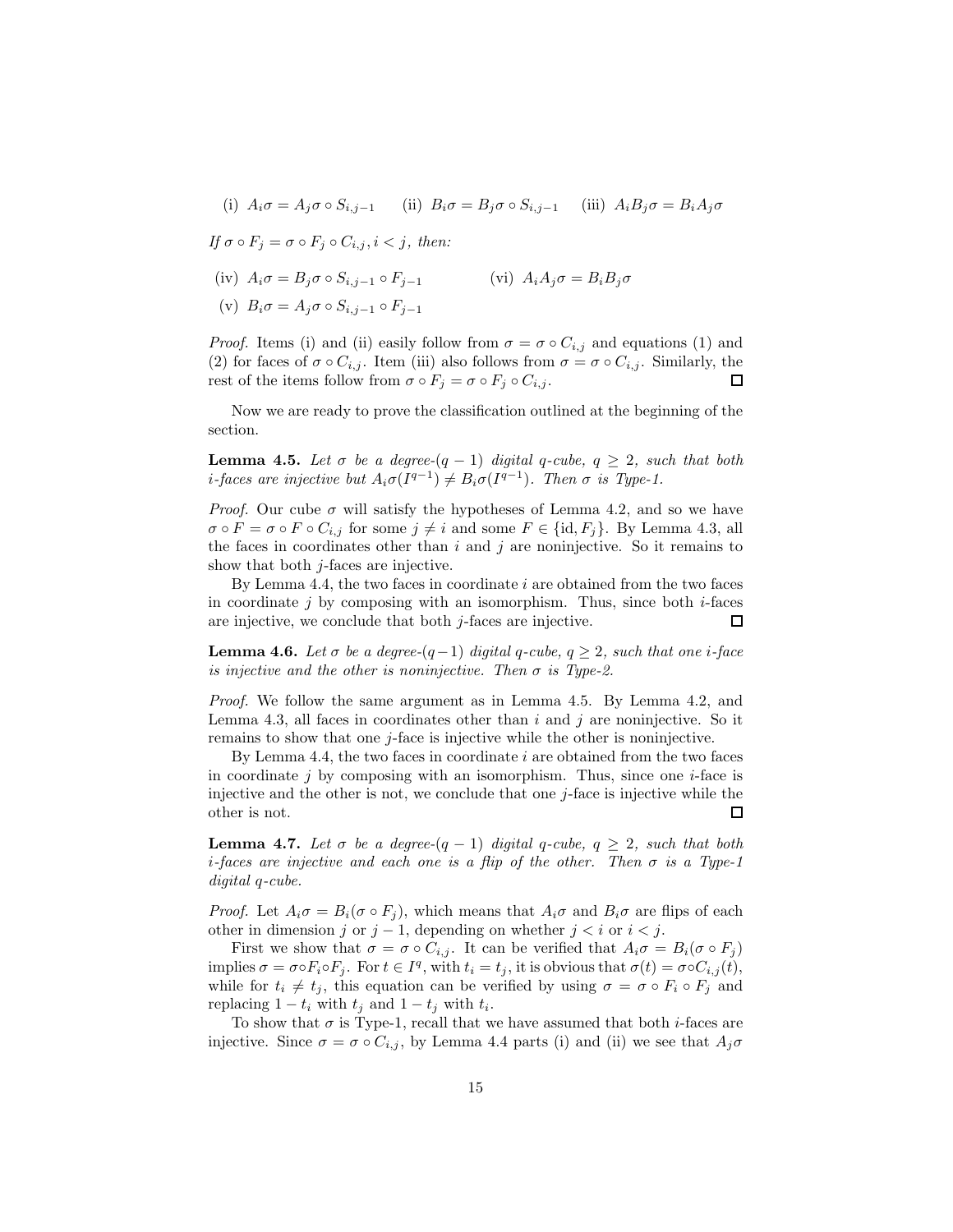and  $B_j\sigma$  are also injective. By Lemma 4.3 all other faces are noninjective, and so  $\sigma$  is Type-2. 口

**Lemma 4.8.** Let  $\sigma$  be a degree- $(q - 1)$  digital q-cube,  $q \geq 2$ , such that both i-faces are injective and each one is a rotation of the other. Then  $\sigma$  is Type-3.

*Proof.* It suffices to show that  $A_k \sigma$  and  $B_k \sigma$  are noninjective for every  $k \neq i$ .

Suppose that  $A_i \sigma = B_i \sigma \circ F_j \circ C_{j,m}$ , for  $j \langle m \rangle \langle i$ . We easily get  $\sigma(\theta) = \sigma(\theta^{ij})$  and  $\sigma(\theta^m) = \sigma(\theta^i)$ , which means that the faces  $A_k \sigma, k \neq i$ are noninjective. We also have  $\sigma(\theta^j) = \sigma(\theta^{ijm})$ , and  $\sigma(\theta^k) = \sigma(\theta^{ijk})$ ,  $k \notin \{i, j\}$ , which means that  $B_k\sigma$  for  $k \neq i$  are all noninjective.  $\Box$ 

The following theorem shows that a nondegenerate degree- $(q - 1)$  digital  $q$ -cube belongs to either of the three types 1,2 or 3. This classification will play an important role in the proof of Theorem 5.5.

**Theorem 4.9.** Let  $\sigma$  be a nondegenerate digital q-cube in  $(X, c_1)$  with  $q \geq 2$ and degree of injectivity  $q-1$ . Then  $\sigma$  is a Type-1, Type-2 or a Type-3 digital q-cube.

*Proof.* We suppose that for some index i, an i-face of  $\sigma$  is injective. If the opposite *i*-face is not injective, then  $\sigma$  is Type-2 by Lemma 4.5.

It remains to consider the case where  $A_i\sigma$  and  $B_i\sigma$  are both injective. If the images of  $A_i\sigma$  and  $B_i\sigma$  are not equal, then  $\sigma$  is Type-1 by Lemma 4.6.

Now we consider the case where  $A_i\sigma$  and  $B_i\sigma$  are both injective and  $A_i\sigma(I^{q-1})=$  $B_i\sigma(I^{q-1})$ . In this case,  $A_i\sigma$  and  $B_i\sigma$  are compatible digital  $(q-1)$ -cubes with equal images, and so by Lemma 3.18,  $A_i\sigma$  is either flip or rotation of  $B_i\sigma$ , because  $A_i \sigma = B_i \sigma$  means that  $\sigma$  is degenerate which is not true.

If  $A_i\sigma$  is a flip of  $B_i\sigma$ , then by Lemma 4.7,  $\sigma$  is a Type-1 digital q-cube, while if  $A_i\sigma$  is a rotation of  $B_i\sigma$  then by Lemma 4.8,  $\sigma$  is a Type-3 digital q-cube.  $\Box$ 

# 5 A chain map from  $dC_q(X)$  to  $C_q^{c_1}(X)$

Our goal for this section is to define a chain map  $\beta_q : dC_q(X) \to C_q^{c_1}(X)$ . We will define  $\beta_q(\sigma)$  to be zero when  $\sigma$  is not injective. When  $\sigma$  is injective (and thus an embedding),  $\beta_q(\sigma)$  will be defined in terms of the orientation with which  $\sigma$  maps  $I^q$  into X.

We begin with a detailed discussion of orientations. If  $\sigma: I^q \to X$  is an embedding, then  $\sigma(I^q) \subset X$  is an elementary q-cube in X, and so we can express  $\sigma$  as an affine linear map:

$$
\sigma(x) = \sigma(0) + M^{\sigma}x
$$

where  $x \in I^q \subset \mathbb{Z}^n$  and  $M^{\sigma}$  is a  $n \times q$  matrix with entries in  $\{-1,0,1\}$ . Since  $\sigma(I^q)$  is an elementary q-cube, the matrix  $M^{\sigma}$  will have  $n-q$  rows of zeros corresponding to the coordinates where the elementary cube  $\sigma(I^q)$  is degenerate.

For each *i*, we have  $\sigma(\theta^i) = \sigma(0) + o_i^{\sigma} \theta^{k_i}$  for some  $k_i \in \{1, ..., n\}$  and some sign  $o_i^{\sigma} \in \{-1, +1\}$  which represents the orientation with which  $\sigma$  carries the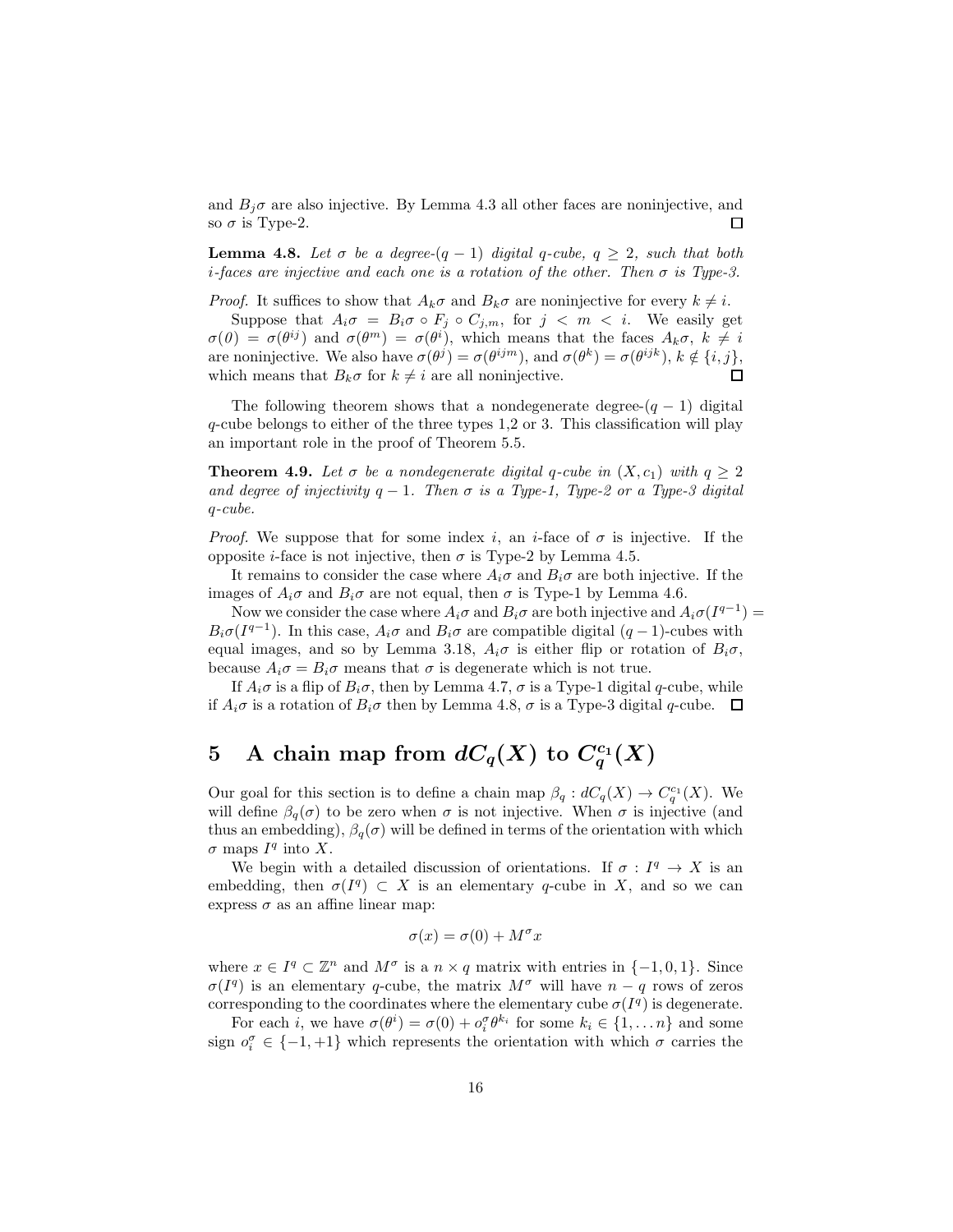edge from 0 to  $\theta^i$  onto its image. Thus column *i* of  $M^{\sigma}$  consists of  $o_i^{\sigma}$  in row  $k_i$ , and zero everywhere else. The set of nonzero rows of  $M^{\sigma}$  is exactly the set of these  $k_i$  for various i. Let  $\overline{M}^{\sigma}$  be the  $q \times q$  matrix obtained by removing the rows of zeros from  $M^{\sigma}$ .

**Definition 5.1.** Let  $\sigma$  be an injective digital cube. Then we define the orientation of  $\sigma$  as  $o^{\sigma} = \det(\overline{M}^{\sigma})$ .

Now we consider the relationship between the orientation of  $\sigma$  and its faces. The matrix  $M^{A_i\sigma}$  will be the matrix  $M^{\sigma}$  with column i deleted, and thus  $\overline{M}^{A_i \sigma}$  is  $\overline{M}^{\sigma}$  with column *i* deleted. Let  $j_i$  be the row of  $\overline{M}^{\sigma}$  which corresponds to the nonzero row  $k_i$  of  $M^{\sigma}$ . Then column i of  $\overline{M}^{\sigma}$  consists of  $o_i^{\sigma}$  in row  $j_i$ , and zero everywhere else. Thus, computing  $\det(\overline{M}^{\sigma})$  by cofactor expansion along column i gives:

$$
\det(\overline{M}^{\sigma}) = (-1)^{i+k_i} o_i^{\sigma} \det(\overline{M}^{A_i \sigma})
$$

Thus we have

$$
o^{A_i \sigma} = (-1)^{i + k_i} o_i^{\sigma} o^{\sigma}.
$$
 (6)

Since  $B_i\sigma$  is an affine translation of  $A_i\sigma$ , we have  $M^{A_i\sigma} = M^{B_i\sigma}$  and thus  $o^{B_i\sigma}=o^{A_i\sigma}.$ 

These orientations  $o_i^{\sigma}$  are also well-behaved with respect to the elementary face operators  $A_i^{c_1}$  and  $B_i^{c_1}$ . The specific orientation  $o_i^{\sigma}$  tells us whether or not the edge from 0 to  $\theta^i$  is preserved or reversed in orientation. In particular, if  $o_i^{\sigma} = 1$ , then  $\sigma$  maps the front *i*-face of  $I^q$  to the front  $k_i$ -face of  $\sigma(I^q)$ , and if  $o_i^{\sigma} = -1$  then  $\sigma$  maps the front *i*-face of  $I^q$  to the back  $k_i$ -face of  $\sigma(I^q)$ . In other words, we have:

$$
A_i \sigma(I^{q-1}) = \begin{cases} A_{k_i}^{c_1}(\sigma(I^q)) & \text{if } o_i^{\sigma} = 1, \\ B_{k_i}^{c_1}(\sigma(I^q)) & \text{if } o_i^{\sigma} = -1, \end{cases}
$$

and similarly for  $B_i^{c_1} \sigma(I^{q-1})$ . Thus we will have:

$$
o_i^{\sigma}(A_i \sigma(I^{q-1}) - B_i \sigma(I^{q-1})) = A_{k_i}^{c_1}(\sigma(I^q)) - B_{k_i}^{c_1}(\sigma(I^q)).
$$
\n(7)

**Definition 5.2.** For each q, we define a homomorphism  $\beta_q : dC_q(X) \to C_q^{c_1}(X)$ on generators as follows: Let  $\sigma$  be a digital q-cube, and we define

$$
\beta_q(\sigma) = \begin{cases} 0 & \text{if } \sigma \text{ is noninjective,} \\ o^{\sigma} \cdot \sigma(I^q) & \text{if } \sigma \text{ is injective.} \end{cases}
$$

The formulation of orientations in terms of determinants lets us easily prove some statements about the cubical operators of Section 3.3.

**Theorem 5.3.** For a digital q-cube  $\sigma$  with  $q \geq 1$ , and any i, j, we have

$$
\beta_q(\sigma \circ F_j) = \beta_q(\sigma \circ C_{i,j}) = -\beta_q(\sigma).
$$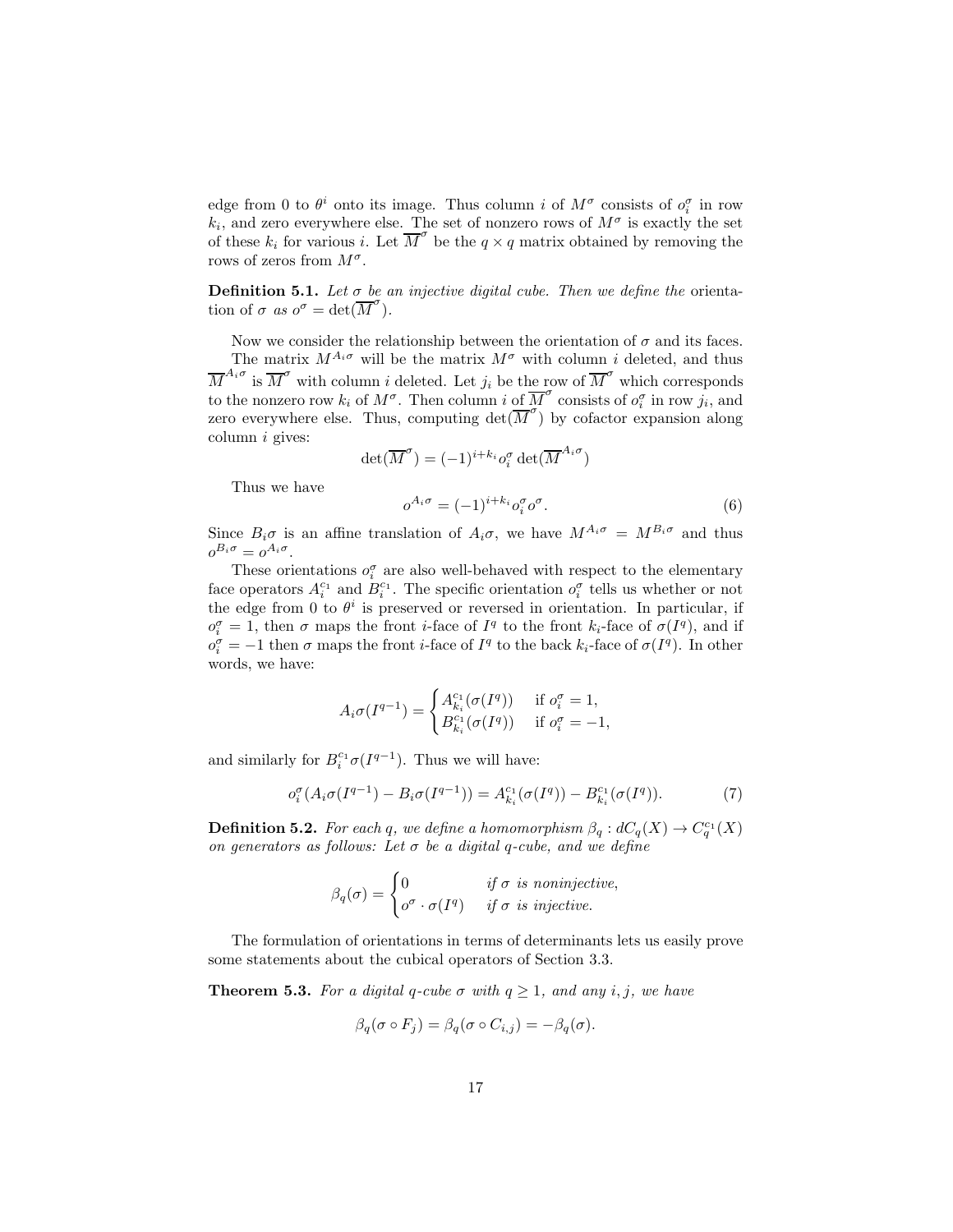*Proof.* If  $\sigma$  is noninjective, then  $\sigma \circ F_j$  and  $\sigma \circ C_{i,j}$  are also noninjective, and so we have  $\beta_q(\sigma \circ F_j) = \beta_q(\sigma \circ C_{i,j}) = -\beta_q(\sigma) = 0.$ 

Now assume that  $\sigma$  is injective. Since  $(\sigma \circ F_j)(I^q) = (\sigma \circ C_{i,j})(I^q) = \sigma(I^q)$ , it suffices to show that  $o^{\sigma \circ F_j} = o^{\sigma \circ C_{i,j}} = -o^{\sigma}$ .

For  $\sigma \circ F_j$ , observe that we will have:

$$
o_i^{\sigma \circ F_j} = \begin{cases} o_i^{\sigma} & \text{if } j \neq i \\ -o_i^{\sigma} & \text{if } j = i \end{cases}
$$

Thus the matrix  $\overline{M}^{\sigma \circ F_j}$  is the same as the matrix  $\overline{M}^{\sigma}$ , but with column i negated. These matrices have opposite determinants, so  $o^{\sigma \circ F_j} = -o^{\sigma}$  as desired.

For  $\sigma \circ C_{i,j}$  we note that the matrix  $\overline{M}^{\sigma \circ C_{i,j}}$  is the same as the matrix  $\overline{M}^{\sigma}$ , but with columns  $i$  and  $j$  interchanged. Again these matrices have opposite determinants, so  $o^{\sigma \circ C_{i,j}} = -o^{\sigma}$  as desired.  $\Box$ 

For the other operators, the following result easily follows using Remark 3.13.

Corollary 5.4. For any digital q-cube  $\sigma$  and  $i < j$ ,

$$
\beta(\sigma \circ R_{i,j}) = \beta \sigma.
$$

Furthermore,

$$
\beta(\sigma \circ S_{i,j}) = (-1)^{j-i} \beta \sigma.
$$

Now we are ready for our main result of the section.

**Theorem 5.5.**  $\beta_q : C_q(X) \to C_q^{c_1}(X)$  is a chain map.

*Proof.* For any digital q-cube  $\sigma$ , we need to show that  $\beta \partial \sigma = \partial^{c_1} \beta \sigma$ .

First we consider the case when  $\sigma$  is injective. Then we use (7) and (6) to obtain:

$$
\beta(\partial \sigma) = \beta \left( \sum_{i} (-1)^{i} (A_{i} \sigma - B_{i} \sigma) \right)
$$
  
= 
$$
\sum_{i} (-1)^{i} (\sigma^{A_{i} \sigma} (A_{i} \sigma (I^{q-1})) - \sigma^{B_{i} \sigma} (B_{i} \sigma (I^{q-1})))
$$
  
= 
$$
\sum_{i} (-1)^{i} (-1)^{i+k_{i}} \sigma_{i}^{\sigma} \sigma^{\sigma} (A_{i} \sigma (I^{q-1}) - B_{i} \sigma (I^{q-1}))
$$
  
= 
$$
\sigma^{\sigma} \sum_{i} (-1)^{k_{i}} (A_{k_{i}}^{c_{1}} \sigma (I^{q}) - B_{k_{i}}^{c_{1}} \sigma (I^{q}))
$$
  
= 
$$
\sigma^{\sigma} \partial^{c_{1}} (\sigma (I^{q})) = \partial^{c_{1}} (\sigma^{\sigma} \sigma (I^{q})) = \partial^{c_{1}} (\beta \sigma).
$$

If  $\sigma$  is noninjective, and all faces of  $\sigma$  are also noninjective, then we have  $\beta \partial \sigma = 0 = \partial^{c_1} \beta \sigma.$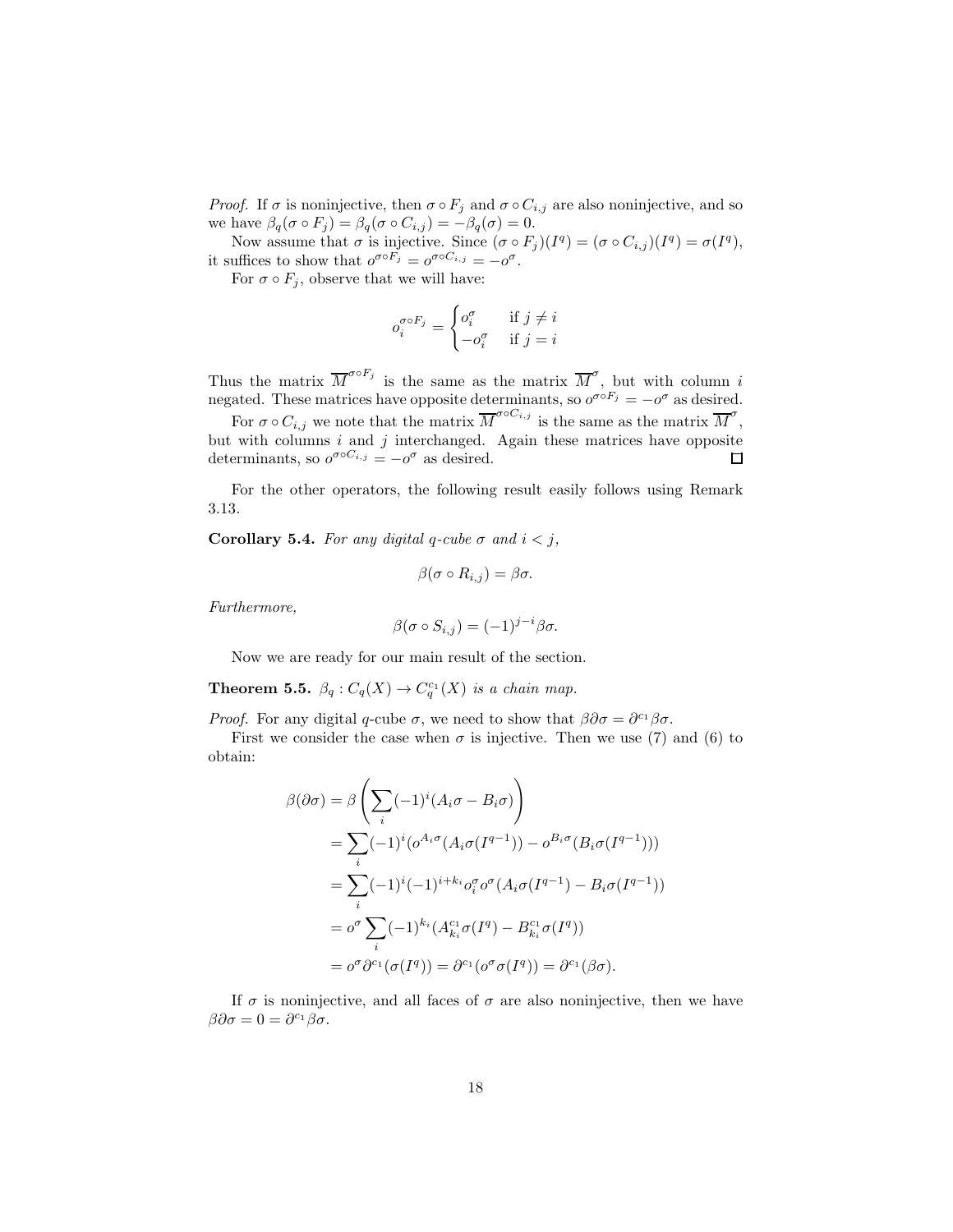It remains to consider the case when  $\sigma$  is noninjective and at least one face of σ is injective. In this case we automatically have  $\beta \sigma = 0$ , and thus  $\partial^{\alpha_1}(\beta \sigma) = 0$ , and so we must show that  $\beta(\partial \sigma) = 0$ .

Such a digital  $q$ -cube is either degenerate or belongs to any of the types: Types 1,2 and 3, from Theorem 4.9. We consider these types below.

If  $\sigma$  is type-1 or type-2, then the faces  $A_k\sigma$  and  $B_k\sigma$ , for  $k \notin \{i, j\}$ , are all noninjective, and the  $i$ -faces and  $j$ -faces are related through equations given in Lemma 4.4. If  $\sigma$  is type-2, with  $A_i\sigma$  injective and  $\sigma = \sigma \circ C_{i,j}$ , then

$$
\beta \partial \sigma = \beta \left( (-1)^i A_i \sigma + (-1)^j A_j \sigma \right)
$$
  
= 
$$
\begin{cases} (-1)^i \beta A_i \sigma + (-1)^j \beta (A_i \sigma \circ S_{i,j-1}), & i < j \\ (-1)^i \beta A_i \sigma + (-1)^j \beta (A_i \sigma \circ S_{j,i-1}), & i > j \end{cases}
$$
  
= 
$$
\begin{cases} (-1)^i \beta A_i \sigma + (-1)^{j+j-1-i} \beta A_i \sigma, & i < j \\ (-1)^i \beta A_i \sigma + (-1)^{j+i-1-j} \beta A_i \sigma, & i > j \end{cases} = 0
$$

Similar calculations can be carried out for the cases when  $B_i\sigma$  is injective, or  $\sigma \circ F_i = \sigma \circ F_i \circ C_{i,j}$  or when  $\sigma$  is a type-1 digital q-cube, to show  $\beta \partial \sigma = 0$ .

Whereas for a Type-3 digital q-cube, we get  $\beta \partial \sigma = 0$  from equation  $A_i \sigma =$  $B_i\sigma \circ R_{j,m}$  and Corollary 5.4, because all the faces of  $\sigma$  in coordinates other than  $i$  are noninjective.  $\Box$ 

For a  $(c_1, c_1)$ -continuous map  $f : X \to Y$  between digital images  $(X, c_1)$ and  $(Y, c_1)$ , the existence of a chain map  $f_{\#}^{c_1} : C_q^{c_1}(X) \to C_q^{c_1}(Y)$  was conjectured in [11]. This conjecture was proven in low dimensions using computer enumerations, but we provide a complete analytical proof below.

For an elementary q-cube  $Q \subset X$  and some continuous function  $f : X \to Y$ , if f is injective on Q then we can define an orientation  $o^{f,Q}$  in the same was as we have defined  $o^{\sigma}$  for a digital q-cube  $\sigma$ : we let  $o^{f,Q}$  be the determinant of the affine linear map with which f maps  $Q$  onto  $f(Q)$ . Then for any elementary q-cube  $Q \subset X$ , define  $f_q^{c_1}(Q)$  as follows:

$$
f_q^{c_1}(Q) = \begin{cases} 0 & \text{if } f \text{ is noninjective on } Q, \\ o^{f,Q}f(Q) & \text{if } f \text{ is injective on } Q. \end{cases}
$$

**Theorem 5.6.** Let  $f: X \to Y$  be a  $(c_1, c_1)$ -continuous function between digital images  $(X, c_1)$  and  $(Y, c_1)$ . Then  $f_q^{c_1} : C_q^{c_1}(X) \to C_q^{c_1}(Y)$  is a chain map, satisfying  $(f \circ g)_{q}^{c_1} = f_q^{c_1} \circ g_q^{c_1}$  and  $(1_X)^{c_1}_{q}$  is the identity homomorphism, where  $1_X$  denotes the identity function on X.

*Proof.* Defining  $f_q^{c_1}$  as above will clearly satisfy the desired properties concerning compositions and identity, so we need only show that it is a chain map. Let  $Q \subset X$  be an elementary q-cube, and we will show that  $\partial_q^{c_1}(f_q^{c_1}(Q)) =$  $f_{q-1}^{c_1}(\partial_q^{c_1}(Q)).$ 

The elementary q-cube Q is naturally isomorphic to  $I<sup>q</sup>$  by an isomorphism  $\iota = \tau \circ \Theta : I^q \to Q$ , where  $\tau$  is a translation moving the origin to min(Q)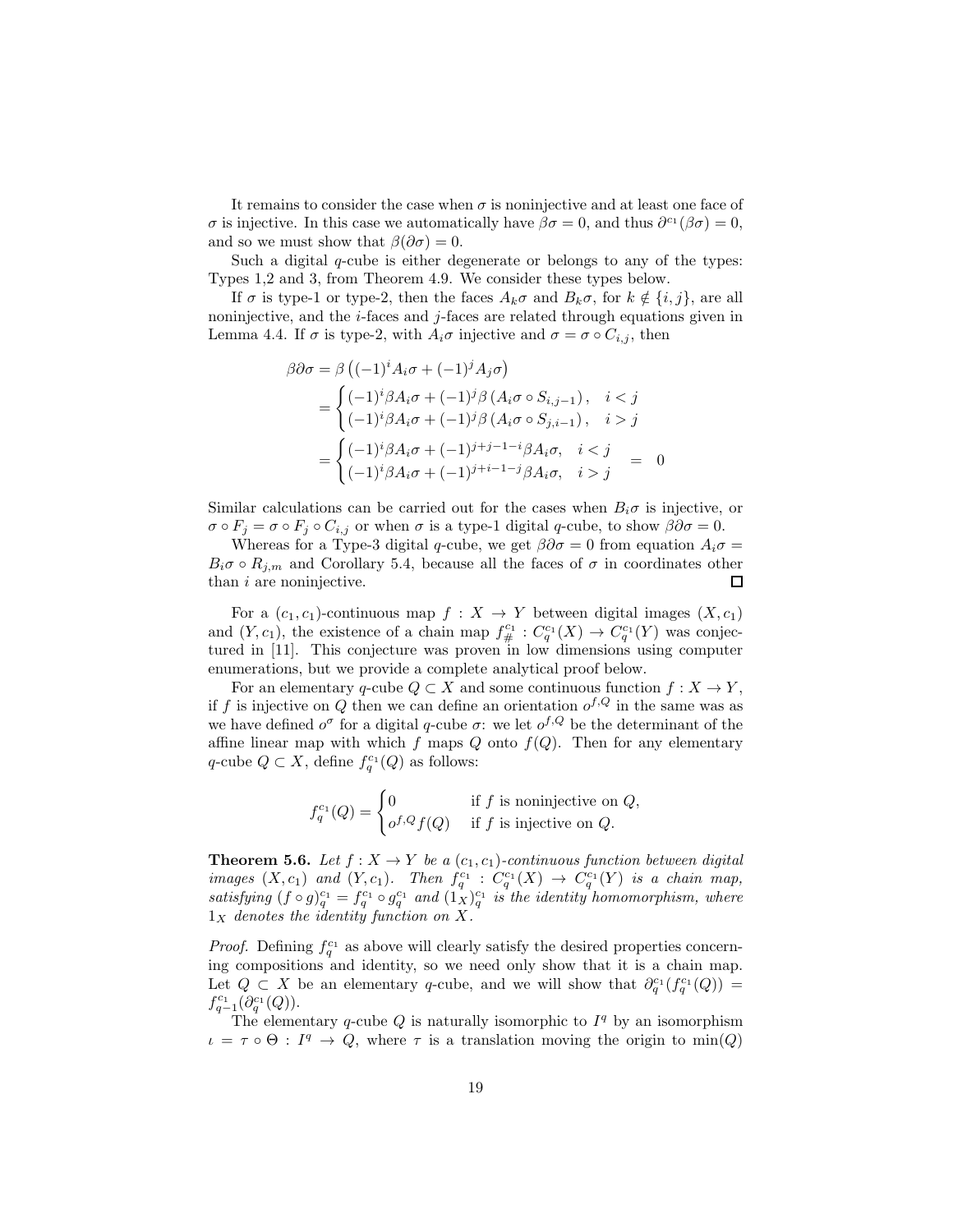(the lexicographical minimum point), and  $\Theta$  is a map satisfying  $\Theta(\theta^i) = \theta^{k_i}$  for some increasing sequence  $k_1, \ldots, k_q$  indicating the nondegenerate coordinates of Q. Let  $\sigma: I^q \to Y$  be defined by  $\sigma = f \circ \iota$ , and  $\sigma$  will be a digital q-cube in Y satisfying  $\beta_q(\sigma) = f_q^{c_1}(Q)$  and also  $\beta_{q-1}(A_i \sigma) = f_{q-1}^{c_1}(A_{k_i}^{c_1} Q)$  and  $\beta_{q-1}(B_i \sigma) =$  $f_{q-1}^{c_1}(B_{k_i}^{c_1}Q)$ . The last two equalities mean that  $\beta_{q-1}(\partial_q \sigma) = f_{q-1}^{c_1}(\partial_q^{c_1}(Q))$ . Then since  $\beta$  is a chain map, we have:

$$
\partial_q^{c_1}(f_q^{c_1}(Q)) = \partial_q^{c_1}(\beta_q(\sigma)) = \beta_{q-1}(\partial_q(\sigma)) = f_{q-1}^{c_1}(\partial_q^{c_1}(Q))
$$

as desired.

Using Theorem 7.2 of [11] and the theorem above, we get the following result.

**Corollary 5.7.** Let  $(X, c_1)$  and  $(Y, c_1)$  be digital images of the same homotopy type. Then  $H_q^{c_1}(X) \cong H_q^{c_1}(Y)$ .

# 6  $dH_q(X)$  is isomorphic to  $H_q^{\rm c_1}(X)$

From the previous section,  $\beta_q : dC_q(X) \to C_q^{c_1}(X)$  is a chain map, and it is clear that  $\beta_q$  is surjective. Denote the quotient chain complex  $dC_q(X)/\ker \beta_q$ as  $\overline{C}_q(X)$ , and its homology as  $\overline{H}_q(X)$ . Then  $\beta_q$  gives an isomorphism  $\overline{C}_q(X) \cong$  $C_q^{c_1}(X)$  and thus  $\overline{H}_q(X) \cong H_q^{c_1}(X)$ .

The goal of this section is to show that  $dH_q(X) \cong H_q^{c_1}(X)$ , and by the above paragraph it will suffice to show that  $dH_q(X) \cong \overline{H}_q(X)$  for each q.

We define below a filtration on chain complexes  $dC_q(X)$  and  $\overline{C}_q(X)$  based on the degree of injectivity of digital  $q$ -cubes.

For integers  $k \geq 0$  and a fixed q, let  $dC_q^k(X)$  be a free abelian group generated by nondegenerate digital q-cubes with degree of injectivity less than or equal to k. Clearly,  $dC_q^{k-1}(X) \subset dC_q^k(X)$  for  $k \geq 1$ , and  $\partial (dC_q^k(X)) \subset dC_{q-1}^k(X)$  for for  $k \geq 0$ . Therefore, we have a filtration of chain complexes

$$
dC_q^{k-1}(X) \subset dC_q^k(X) \subset dC_q(X),
$$

for  $k \geq 0$ . Note that for  $k \geq q$ , we have  $dC_q^k(X) = dC_q^{k+1}(X) = dC_q(X)$ .

Letting  $dC_q^{k,k-1}(X) = dC_q^k(X)/dC_q^{k-1}(X)$ , we have the following short exact sequence of chain complexes:

$$
0 \to dC_q^{k-1}(X) \to dC_q^k(X) \to dC_q^{k,k-1}(X) \to 0.
$$
 (8)

Let  $H_q^k(X)$  be the homology of  $dC_q^k(X)$ , and  $H_q^{k,k-1}(X)$  be the homology of  $dC_q^{k,k-1}(X)$ , and we have the following long exact sequence of homology groups:

$$
\cdots \to H_{q+1}^{k,k-1}(X) \to H_q^{k-1}(X) \to H_q^k(X) \to H_{q-1}^{k-1}(X) \to \dots
$$

We can also make similar constructions starting with the chain complex  $\overline{C}_q(X)$ . We have a filtration  $\overline{C}_q^{k-1}$  $\overline{G}_q^{k-1}(X) \subset \overline{C}_q^k$  $\binom{n}{q}(X) \subset C_q(X), k \geq 0$ , where for

 $\Box$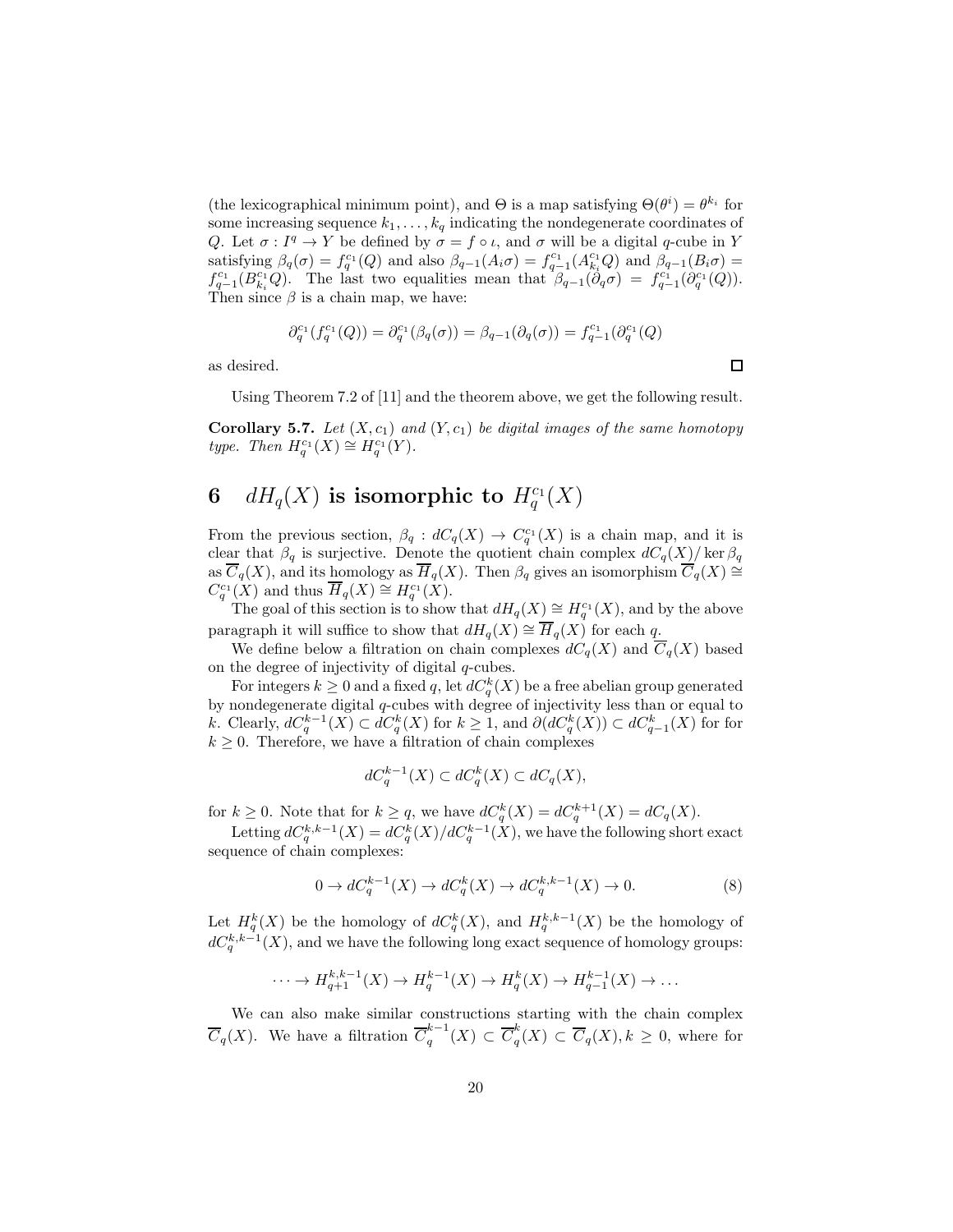some  $q \geq 0, \overline{C}_q^k$  $q(X)$  is the free abelian group generated by nondegenerate digital q-cubes of  $\overline{C}_q(X)$  with degree of injectivity less than or equal to k, modulo the kernel of  $\beta_a$ .

Note that, since every generator of  $\overline{C}_q(X)$  is injective,  $\overline{C}_q^k$  $\binom{n}{q}(X) = C_q(X)$  if  $k \geq q$  and  $\overline{C}_q^k$  $q(x)$  is trivial for  $k < q$ .

Copying notations as above, let  $\overline{C}_a^{k,k-1}$  $q^{k,k-1}(X) = \overline{C}_q^k$  $\frac{k}{q}(X)/\overline{C}_q^{k-1}$  $\int_{q}^{n}$  (X), and we have the short exact sequence

$$
0 \to \overline{C}_q^{k-1}(X) \to \overline{C}_q^k(X) \to \overline{C}_q^{k,k-1}(X) \to 0,
$$
\n(9)

and taking homology groups gives the long exact sequence

$$
\cdots \to \overline{H}_{q+1}^{k,k-1}(X) \to \overline{H}_q^{k-1}(X) \to \overline{H}_q^k(X) \to \overline{H}_{q-1}^{k,k-1}(X) \to \cdots
$$

Recall that our goal for the section is to show that  $dH_q(X) \cong H_q^{c_1}(X)$  for all q. We will use the classification of injective cubes according to flips and swaps. The following lemmas describe the relationships between a digital  $q$ -cube  $\sigma$  and its compositions with flip and swap maps in the quotient group  $dC_q^{q,q-1}(X)$ .

**Lemma 6.1.** Let  $\sigma$  be a digital q-cube in  $dC_q^{q,q-1}(X)$ . Then  $\sigma + \sigma \circ F_i$  is a boundary in  $dC_q^{q,q-1}(X)$ .

*Proof.* Let  $\rho \in dC_{q+1}^{q,q-1}(X)$  be the digital cube given by:

$$
\rho(t_1,\ldots,t_{q+1}) = \begin{cases} \sigma(t_1,\ldots,t_{i-1},t_{i+1},t_{i+2},\ldots,t_{q+1}) & \text{if } t_i = 0\\ \sigma(t_1,\ldots,t_{i-1},0,t_{i+2},\ldots,t_{q+1}) & \text{if } t_i = 1 \end{cases}
$$

We will show that  $(-1)^i \partial \rho = \sigma + \sigma \circ F_i \in dC_q^{q,q-1}(X)$ , which will complete the proof. We must compute the various faces of  $\rho$ .

First we compute  $A_i \rho$  and  $B_i \rho$ :

$$
A_i \rho(t_1, \ldots, t_q) = \rho(t_1, \ldots, t_{i-1}, 0, t_i, \ldots, t_q) = \sigma(t_1, \ldots, t_{i-1}, t_i, \ldots, t_q)
$$
  
\n
$$
B_i \rho(t_1, \ldots, t_q) = \rho(t_1, \ldots, t_{i-1}, 1, t_i, \ldots, t_q) = \sigma(t_1, \ldots, t_{i-1}, 0, \ldots, t_q)
$$

Here we see that  $A_i \rho = \sigma$ , and  $B_i \rho$  is degenerate since it does not depend on  $\text{coordinate } t_i.$ 

Next we compute  $A_{i+1}\rho$  and  $B_{i+1}\rho$ :

$$
A_{i+1}\rho(t_1,\ldots,t_q) = \rho(t_1,\ldots,t_i,0,t_{i+1},\ldots,t_q) = \sigma(t_1,\ldots,t_{i-1},0,t_{i+2},\ldots,t_{q+1})
$$
  
\n
$$
B_{i+1}\rho(t_1,\ldots,t_q) = \rho(t_1,\ldots,t_i,1,t_{i+1},\ldots,t_q)
$$
  
\n
$$
= \begin{cases} \sigma(t_1,\ldots,t_{i-1},1,t_{i+1},t_{i+2},\ldots,t_q) & \text{if } t_i = 0\\ \sigma(t_1,\ldots,t_{i-1},0,t_{i+1},\ldots,t_q) & \text{if } t_i = 1 \end{cases}
$$
  
\n
$$
= \sigma \circ F_i(t_1,\ldots,t_q)
$$

Thus  $A_{i+1}\rho$  is degenerate, and  $B_{i+1}\rho = \sigma \circ F_i$ .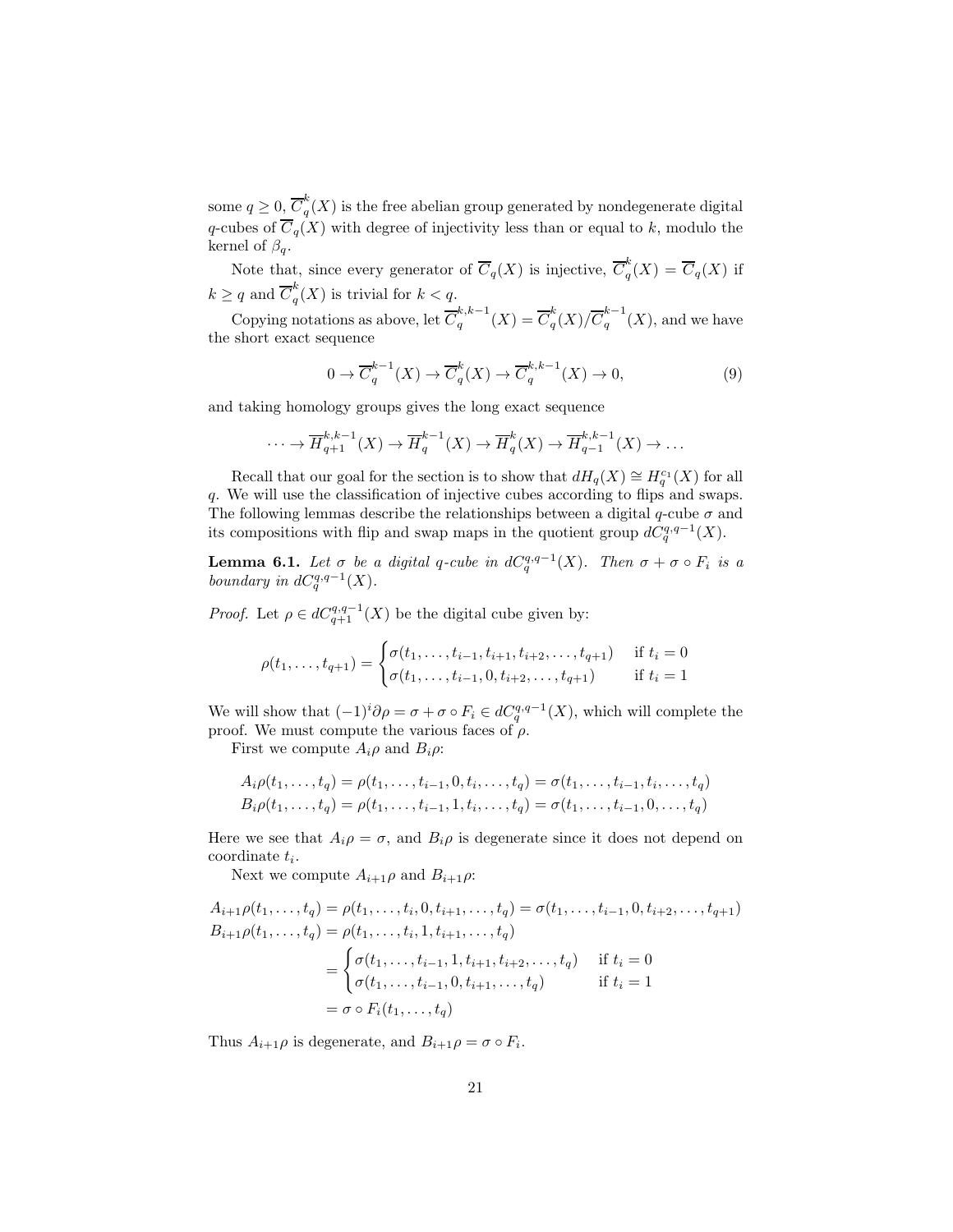Now we compute  $A_j \rho$  and  $B_j \rho$  for  $j \notin \{i, i + 1\}$ . For simplicity in the notation below, we will assume that  $j < i$ :

$$
A_j \rho(t_1, \ldots, t_q) = \rho(t_1, \ldots, 0, t_j, \ldots, t_q)
$$
  
= 
$$
\begin{cases} \sigma(t_1, \ldots, 0, t_j, \ldots, t_{i-1}, t_{i+1}, t_{i+2}, \ldots, t_q) & \text{if } t_i = 0 \\ \sigma(t_1, \ldots, 0, t_j, \ldots, t_{i-1}, 0, t_{i+2}, \ldots, t_q) & \text{if } t_i = 1 \end{cases}
$$

From the two cases above, we see that  $A_j \rho$  can take on at most  $2^{q-1} + 2^{q-2} < 2^q$ values, so  $A_j \rho$  is not injective, and thus  $A_j \rho = 0 \in dC_q^{q,q-1}(X)$ . A similar computation shows that  $B_j \rho = 0 \in dC_q^{q,q-1}(X)$ .

Summing the faces of  $\rho$  in  $dC_q^{q,q-1}(X)$  gives only the two nonzero terms  $A_i \rho = \sigma$  and  $B_{i+1} \rho = \sigma \circ F_i$ , and we have

$$
\partial \rho = \sum_{j} (-1)^{j} (A_{j} \rho - B_{j} \rho) = (-1)^{i} \sigma - (-1)^{i+1} \sigma \circ F_{i} = (-1)^{i} (\sigma + \sigma \circ F_{i})
$$

as desired.

**Lemma 6.2.** Let  $\sigma$  be a digital q-cube in  $dC_q^{q,q-1}(X)$ . Then  $\sigma - \sigma \circ R_{i,j}$  is a boundary in  $dC_q^{q,q-1}(X)$ .

*Proof.* Let  $\rho = \sigma \boxminus (\sigma \circ R_{i,j})$ . Then by (3) it suffices to show that  $A_k \sigma \boxminus A_k (\sigma \circ R_{i,j})$  $R_{i,j}$  and  $B_k \sigma \boxminus B_k (\sigma \circ R_{i,j})$  are zero in  $dC_q^{q,q-1}(X)$ . We will demonstrate this for  $A_i$ , the argument for  $B_i$  is similar.

Observe that  $A_k \sigma(I^{q-1})$  and  $A_k(\sigma \circ R_{i,j})(I^{q-1})$  have nonempty intersection, since  $A_k \sigma(I^{q-1})$  is a face of the elementary cube  $\sigma(I^q)$ , and  $A_k(\sigma \circ R_{i,j})(I^{q-1})$ is the same face of a quarter-turn rotation of that cube. Thus

$$
#(A_k \sigma \boxminus A_k(\sigma \circ R_{i,j}))(I^q) \leq #(A_k \sigma(I^{q-1}) \cup A_k(\sigma \circ R_{i,j})(I^{q-1}))
$$
  

$$
< #A_k \sigma(I^{q-1}) + #A_k(\sigma \circ R_{i,j})(I^{q-1})
$$
  

$$
\leq 2^{q-1} + 2^{q-1} = 2^q.
$$

Thus the digital q-cube  $A_k \sigma \boxminus A_k(\sigma \circ R_{i,j})$  is not injective, and so is zero in  $dC_q^{q,q-1}(X)$ . 口

**Lemma 6.3.** Let  $\sigma$  be a digital q-cube in  $dC_q^{q,q-1}(X)$ . Then  $\sigma + \sigma \circ C_{i,j}$  is a boundary in  $dC_q^{q,q-1}(X)$ .

*Proof.* We must show that  $\sigma + \sigma \circ C_{i,j} \in B_q^{q,q-1}(X)$ . Recall from Proposition 3.13 that  $C_{i,j} = R_{i,j} \circ F_j$ . We have:

$$
\sigma + \sigma \circ C_{i,j} = (\sigma - \sigma \circ R_{i,j}) + (\sigma \circ R_{i,j} + (\sigma \circ R_{i,j}) \circ F_j),
$$

and the above is a boundary in  $dC_q^{q,q-1}(X)$  by Lemmas 6.2 and 6.1.

 $\Box$ 

 $\Box$ 

Corollary 6.4. Let  $\beta'_q : dC_q^{q,q-1}(X) \to \overline{C}_q^{q,q-1}$  $q^{q,q-1}(X)$  be the map induced by  $\beta$ . Then the kernel of  $\beta'_q$  is contained in the boundary subgroup of  $dC_q^{q,q-1}(X)$ .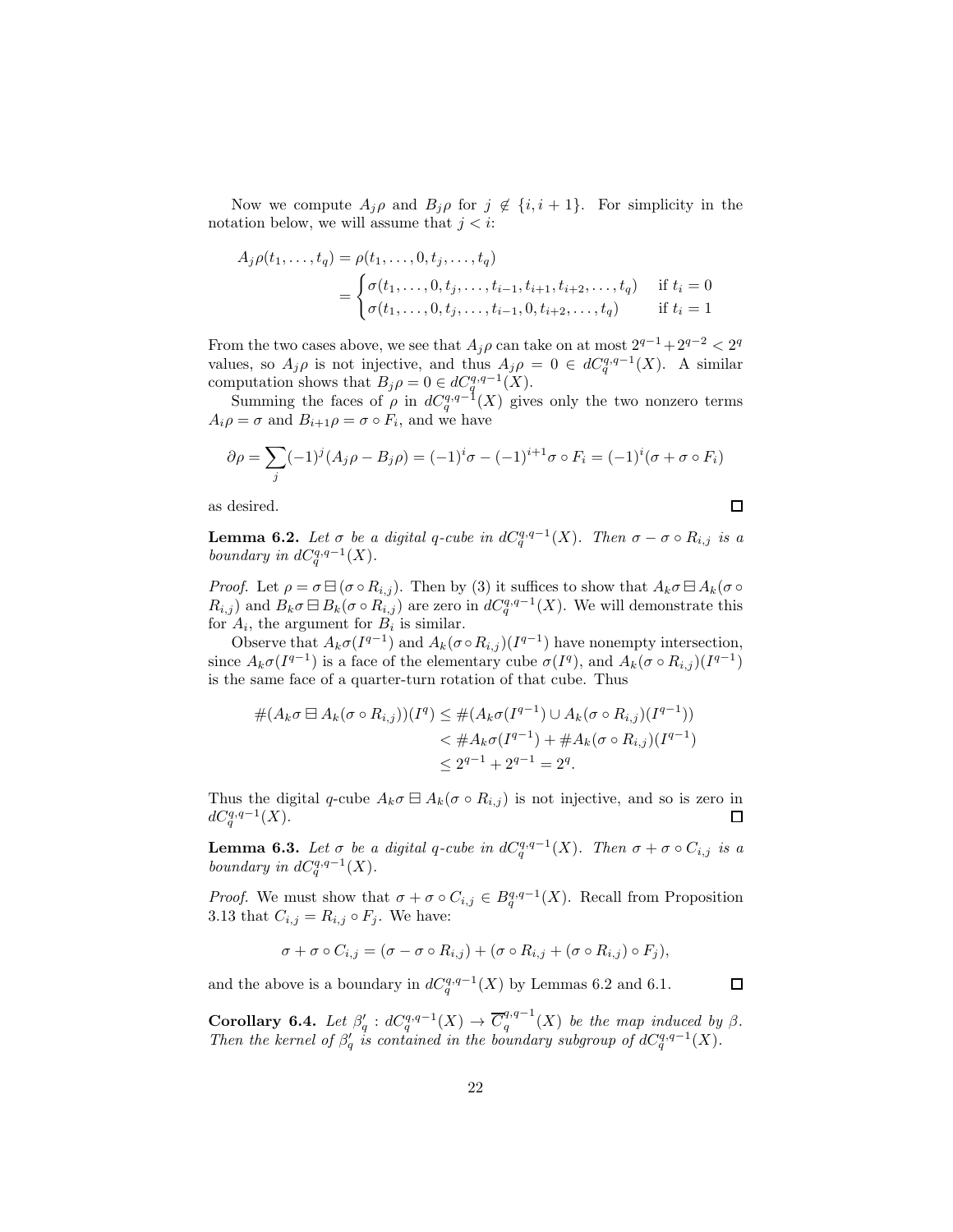*Proof.* The kernel of  $\beta'_{q}$  is generated by chains of the form  $\sigma + \phi$  where  $\sigma, \phi$ are injective with  $\sigma(I^q) = \phi(I^q)$  and  $o^{\sigma} = -o^{\phi}$ , together with chains of the form  $\sigma - \phi$  where  $\sigma(I^q) = \phi(I^q)$  and  $o^{\sigma} = o^{\phi}$ . Equivalently, the kernel of  $\beta'_q$  is generated by chains of the form  $o^{\sigma}\sigma - o^{\phi}\phi$ , and so it suffices to show that any such chain is a boundary in  $C_q^{q,q-1}(X)$ .

By Lemma 3.17 we have  $\phi = \sigma \circ G$ , where G is a composition of flips and swaps. From the proof of Theorem 5.3, each flip or swap reverses the orientation, and so  $o^{\phi} = (-1)^{k} o^{\sigma}$ 

Let:

$$
\phi = \sigma \circ G_1 \circ \cdots \circ G_k,
$$

where each G is a single flip or swap, and let  $\phi_i = \sigma \circ G_1 \circ \cdots \circ G_i$  for each  $i \leq k$ , and  $\phi_0 = \sigma$ . Then we have:

$$
\sum_{i=1}^{k} (-1)^{i-1} (\phi_{i-1} + \phi_i) = \sigma + (-1)^{k-1} \phi = \sigma - (-1)^k \phi
$$

$$
= \sigma - \phi^{\phi} \sigma^{\sigma} \phi = \phi^{\sigma} (\phi^{\sigma} \sigma - \phi^{\phi} \phi)
$$

and so by Lemma 6.3 we see that  $o^{\sigma}\sigma - o^{\phi}\phi$  is a sum of boundary elements as desired.  $\Box$ 

Now we are ready to prove one of the main results of the section. The next theorem shows that the desired isomorphism holds for  $q < \dim X$ , where  $\dim X$ is the largest integer  $k$  such that  $X$  contains an elementary cube of dimension k.

**Theorem 6.5.** For a digital image  $(X, c_1)$ ,  $dH_q(X) \cong H_q^{c_1}(X)$ , for  $q < \dim X$ .

Proof. By the arguments at the beginning of the section, it suffices to show that  $dH_q(X) \cong \overline{H}_q(X)$ .

Every digital  $q$ -cube in  $(X, c_1)$  has degree of injectivity less than or equal to k, and thus  $dH_q^k(X) = dH_q(X)$  and  $\overline{H}_q^k$  $q''_q(X) = H_q(X)$  for all q. Therefore, we need to show that the middle vertical arrow of the diagram below is an isomorphism, for  $q \leq k$ , where the vertical arrows are induced by the canonical map  $dC_q(X) \to \overline{C}_q(X)$ .

$$
\cdots \longrightarrow dH_{q+1}^{k,k-1}(X) \longrightarrow dH_q^{k-1}(X) \longrightarrow dH_q^{k}(X) \longrightarrow dH_q^{k,k-1}(X) \longrightarrow dH_{q-1}^{k-1}(X) \longrightarrow \cdots
$$
  
\n
$$
\downarrow \qquad \qquad \downarrow \qquad \qquad \downarrow \qquad \qquad \downarrow
$$
  
\n
$$
\cdots \longrightarrow \overline{H}_{q+1}^{k,k-1}(X) \longrightarrow \overline{H}_q^{k-1}(X) \longrightarrow \overline{H}_q^{k}(X) \longrightarrow \overline{H}_q^{k,k-1}(X) \longrightarrow \cdots
$$

For this we use the Five Lemma and induction on k and q. If  $k = 0$ , then X consists of isolated points only, and so by Propositions 2.1 and 2.4,  $dH_q(X)$  =  $H_q^{c_1}(X) = \overline{H}_q(X)$ . If  $q = 0$ , then by Propositions 2.2 and 2.5,  $dH_0(X) =$  $H_0^{c_1}(X) = \overline{H}_0(X).$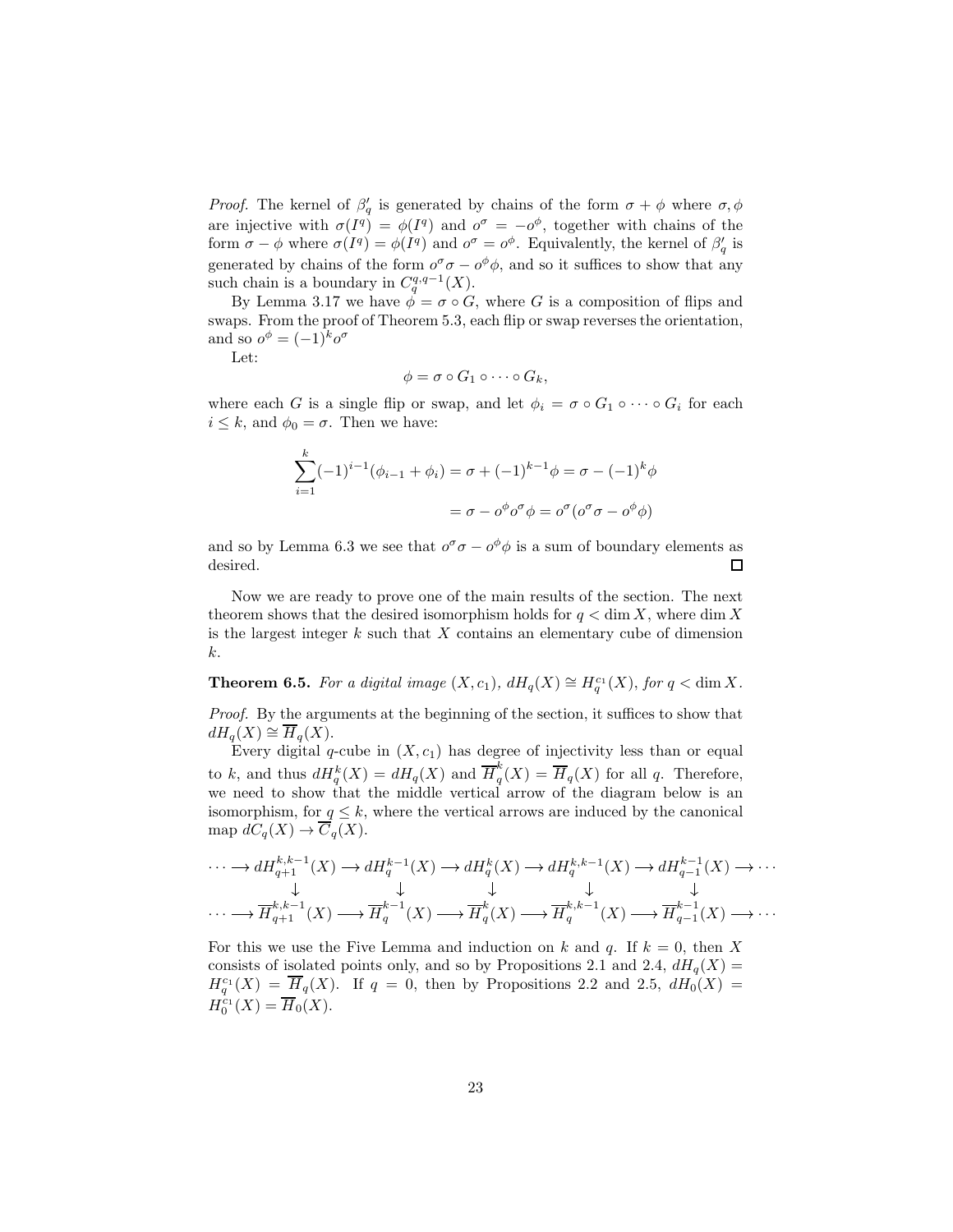In order to show that middle vertical arrow is an isomorphism, by the Five Lemma we need to show that the second and fourth vertical arrows are isomorphisms, the first is injective, and the fifth is surjective. By induction on  $k$  and q, the second and fifth vertical arrows are isomorphisms.

For the fourth arrow, if  $q < k$ , we see that  $d\tilde{C}^{k,k-1}_q(X)$  is trivial because it is a quotient of  $dC_q^k(X)$  and  $dC_q^{k-1}(X)$ , which are equal. For the same reason  $\overline{d}C_q^{k,k-1}(X)$  is trivial Therefore  $H_q^{k,k-1}(X)$  and  $\overline{H}_q^{k,k-1}$  $\binom{n}{q}$  (X) are also trivial, so  $H_q^{k,k-1}(X) \to \overline{H}_q^{k,k-1}$  $\binom{n}{q}$  (X) is an isomorphism.

If  $q = k$ , then we need to show  $H_q^{q,q-1}(X) \to \overline{H}_q^{q,q-1}$  $q^{q,q-1}(X)$  is an isomorphism. It suffices to show that the kernel of the induced map  $\beta'_q$  :  $dC_q^{q,q-1}(X) \to$  $\overline{C}_a^{q,q-1}$  $q_q^{q,q-1}(X)$  is contained in the boundary subgroup of  $dC_q^{q,q-1}(X)$ , and this was demonstrated in Corollary 6.4.

**Theorem 6.6.** For a digital image  $(X, c_1)$ ,  $dH_q(X) \cong H_q^{c_1}(X)$ , for all  $q \geq$  $\dim X$ .

*Proof.* Let  $q \ge \dim X$ , and let  $Y = X \times [0,1]^n_{\mathbb{Z}}$ , where  $n = q + 1 - \dim X$ . Thus  $\dim Y = \dim X + n = q + 1$ . Since  $q < \dim Y$ , we have  $dH_q(Y) \cong H_q^{c_1}(Y)$  by Theorem 6.5.

Now we show that the digital images  $(X, c_1)$  and  $(Y, c_1)$  have the same homotopy type. The digital image  $[0,1]_{\mathbb{Z}}^n$  is  $c_1$ -contractible as shown in [5, Example 5.4. Let  $h: [0,1]^n_\mathbb{Z}\times [0,k]_\mathbb{Z} \to [0,1]^n_\mathbb{Z}$  be the contraction of  $[0,1]^n_\mathbb{Z}$  to  $\{0\},$ where  $0 \in \mathbb{Z}^n$  is the tuple of all zeros. Then the function  $H: Y \times [0, k]_{\mathbb{Z}} \to Y$ defined by  $H(x, s, t) = (x, h(s, t))$  for  $x \in X, s \in [0, 1]^n_{\mathbb{Z}}$  and  $t \in [0, k]_{\mathbb{Z}}$  is a deformation retraction of Y onto  $X \times \{0\}$ . Thus  $(Y, c_1)$  is homotopy equivalent to  $(X \times \{0\}, c_1)$ , which is clearly isomorphic to  $(X, c_1)$ .

Proposition 2.3 and Corollary 5.7 show that both  $dH_q$  and  $H_q^{c_1}$  are homotopytype invariants. Thus since  $X$  and  $Y$  have the same homotopy type and  $dH_q(Y) \cong H_q^{c_1}(Y)$ , we have  $dH_q(X) \cong H_q^{c_1}(X)$  as desired. 口

Combining the two theorems above gives our main result:

**Theorem 6.7.** For a digital image  $(X, c_1)$ , we have  $dH_q(X) \cong H_q^{c_1}(X)$  for all  $q$ .

As mentioned earlier, the size of the chain groups of the homology  $dH_q$  grows superexponentially with  $q$ , but the theorem above significantly reduces this complexity for  $c_1$ -digital images. Furthermore, it is difficult to verify through direct computations that homology  $dH_q$  vanishes for  $q > \dim X$ , for c<sub>1</sub>-digital images with finite dimension. However this is a direct consequence of the theorem above.

**Corollary 6.8.** For a digital image  $(X, c_1)$  with dim  $X = n$ , we have  $dH_q(X) \cong$ 0 for all  $q > n$ .

 $\Box$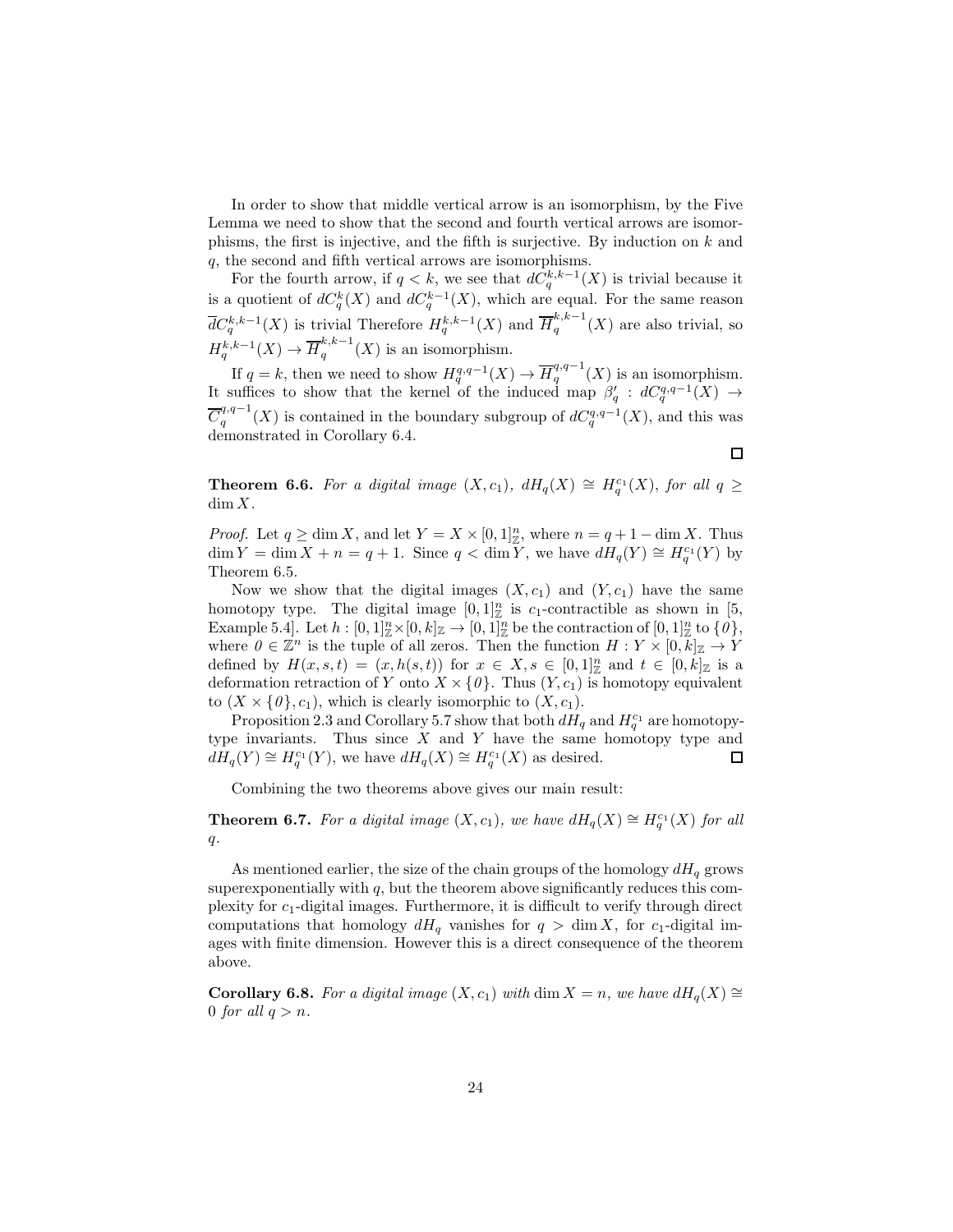In [9], it was shown that an excision-like property holds for the homology  $dH_q$ . From Theorem 6.7, the isomorphism between the relative homologies  $dH_q$ and  $H_q^{c_1}$  also holds, and thus this excision-like property holds for the homology  $H_q^{c_1}$  as well, as stated in the next corollary. Before stating this corollary, we need to define the interior operator  $Int^i$  on subsets of digital images.

**Definition 6.9.** For a subset A of digital image X, the interior operator  $\text{Int}^i(A)$ , for integers  $i \geq 0$ , is defined as:

$$
Int(A) = \{x \in A \mid \overline{N}_{c_1}^X(x) \subset A\}
$$
  
\n
$$
Int^0(A) = A
$$
  
\n
$$
Int^{i}(A) = Int(int^{i-1}(A)), \text{ for } i \ge 1.
$$

Corollary 6.10. Consider subsets A and B of a digital image X. Suppose that there is a positive integer i, with  $X = \text{Int}^i(A) \cup \text{Int}^i(B)$ , then  $H_q^{c_1}(X,A) \cong$  $H_q^{c_1}(B, A \cap B)$ , for integers  $q < i+1$ .

Moreover, due to the isomorphism between the absolute and relative homologies  $dH_q$  and  $H_q^{c_1}$ , it can be concluded that the sequence of functors  $H_q^{c_1}$ on the category of  $c_1$ -digital images is a digital homology theory (see definition 6.2 of [9]).

**Corollary 6.11.** The  $c_1$ -cubical homology groups  $H_q^{c_1}$  form a digital homology theory on the category of  $c_1$ -digital images.

## References

- [1] Barcelo, H., Capraro, V. and White, J. A. (2014). Discrete homology theory for metric spaces. Bulletin of the London Mathematical Society, 46(5), 889- 905.
- [2] Barcelo, H., Greene, C., Jarrah, A. S. and Welker, V. (2019). Discrete cubical and path homologies of graphs. Algebraic Combinatorics, 2(3), 417- 437.
- [3] Barcelo, H., Greene, C., Jarrah, A. S. and Welker, V. (2021). Homology groups of cubical sets with connections. Applied Categorical Structures, 29(3), 415-429.
- [4] Barcelo, H., Greene, C., Jarrah, A. S. and Welker, V. (2021). On the vanishing of discrete singular cubical homology for graphs. SIAM Journal on Discrete Mathematics,  $35(1)$ ,  $35-54$ .
- [5] Boxer, L. Digitally continuous functions. Pattern Recognition Letters 15: 833-839, 1994.
- [6] Boxer, L. A classical construction for the digital fundamental group. Journal of Mathematical Imaging and Vision, 10:51-62, 1999.